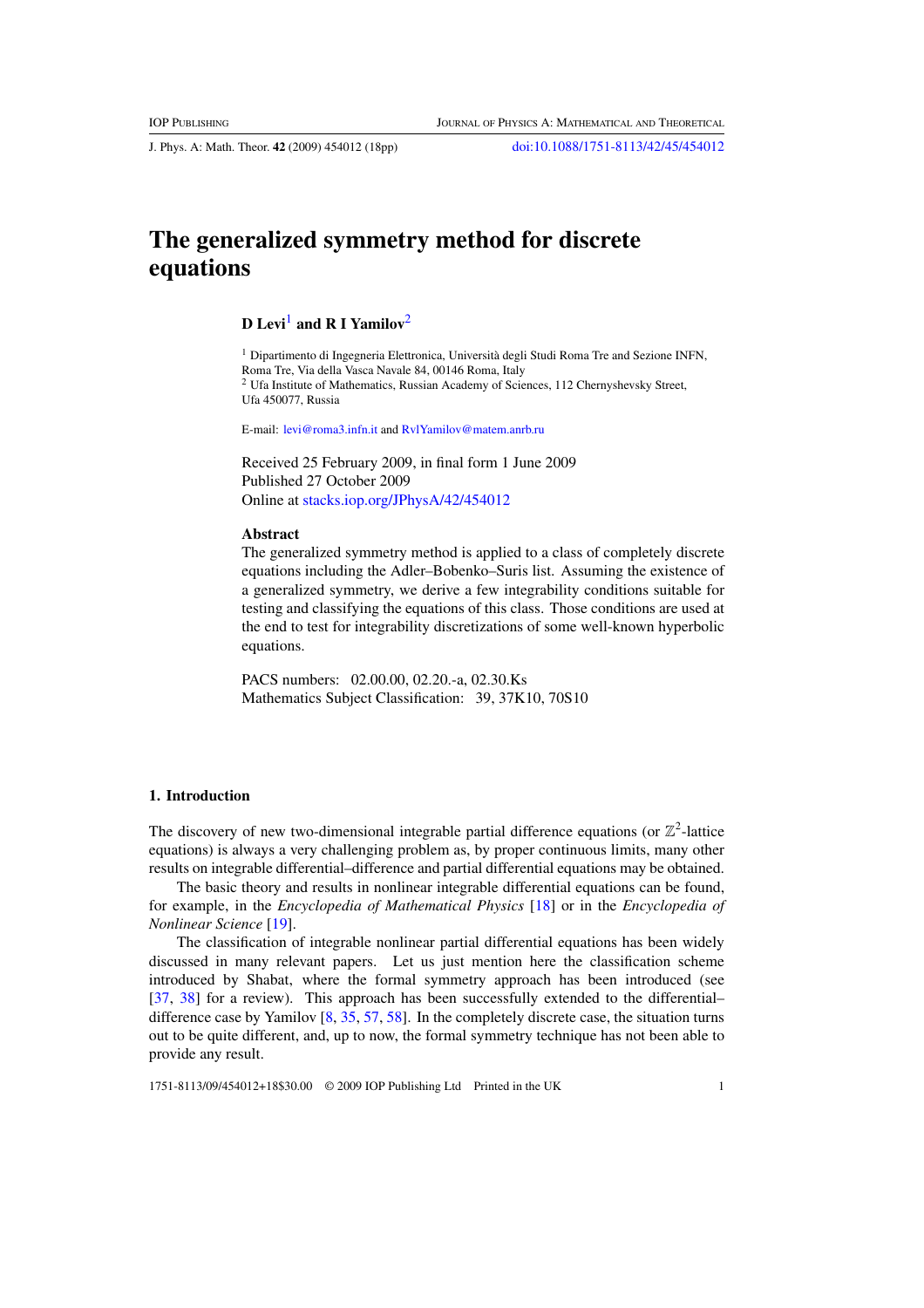<span id="page-1-0"></span>In the case of difference–difference equations, many important results on integrable models are contained in [\[3](#page-15-0), [16,](#page-16-0) [24](#page-16-0), [33,](#page-16-0) [43](#page-17-0), [45\]](#page-17-0). The first classification results have been obtained by Adler [\[5](#page-15-0)] and by Adler *et al* for linear–affine equations [\[6](#page-15-0), [7\]](#page-15-0). The so obtained equations have been thoroughly studied by many researchers, and it has been shown that they have Lax pairs and possess generalized symmetries [\[32,](#page-16-0) [40,](#page-17-0) [47](#page-17-0), [52,](#page-17-0) [53](#page-17-0)]. Moreover, these partial difference equations can be seen as Bäcklund transformations of the well-known integrable nonlinear differential–difference equations of the Volterra type [\[11](#page-16-0), [28,](#page-16-0) [29](#page-16-0), [32](#page-16-0), [42,](#page-17-0) [43\]](#page-17-0).

We study, in this paper, the following class of autonomous discrete equations on the lattice  $\mathbb{Z}^2$ :

$$
u_{i+1,j+1} = F(u_{i+1,j}, u_{i,j}, u_{i,j+1}),
$$
\n(1)

where *i* and *j* are the arbitrary integers. Many integrable examples of the equations of this form are known [\[6,](#page-15-0) [30](#page-16-0), [31,](#page-16-0) [53,](#page-17-0) [54](#page-17-0)]. There are a number of papers which discuss various schemes for testing [\[2,](#page-15-0) [12,](#page-16-0) [15,](#page-16-0) [20,](#page-16-0) [22,](#page-16-0) [23,](#page-16-0) [46\]](#page-17-0) and classifying [\[6,](#page-15-0) [9,](#page-16-0) [21,](#page-16-0) [49\]](#page-17-0) integrable equations of the form (1). In [\[9](#page-16-0), [21](#page-16-0)] the classification of linearizable equations is considered; in [\[2,](#page-15-0) [12](#page-16-0), [15](#page-16-0), [20](#page-16-0), [22,](#page-16-0) [23,](#page-16-0) [46](#page-17-0)] extensions of the Painlevé test are carried over to the discrete case, while in  $[6, 49]$  $[6, 49]$  $[6, 49]$  $[6, 49]$  $[6, 49]$ equations which have a Lax pair and thus can be integrated by the inverse scattering method are discussed. Requiring additional geometrical symmetry properties, a classification result has been obtained in [\[6](#page-15-0)] together with a list of integrable equations. However, the symmetries for those discrete equations obtained in [\[47](#page-17-0), [53](#page-17-0)] show that the obtained class of equations contained in [\[6](#page-15-0)] is somehow restricted [\[32\]](#page-16-0). From [\[32\]](#page-16-0) it follows that one should expect a larger number of integrable discrete equations of the kind of equation (1) than those up to now known.

Equations (1) are possible discrete analogs of the hyperbolic equations

$$
u_{x,y} = F(u_x, u, u_y). \tag{2}
$$

Equations (2) are very important in many fields of physics, and, as such, they have been studied using the generalized symmetry method, however without much success. Only the following two particular cases:

$$
u_{x,y} = F(u),\tag{3}
$$

$$
u_x = F(u, v), \qquad v_y = G(u, v), \tag{4}
$$

which are essentially easier, have been solved  $[60, 61]$  $[60, 61]$  $[60, 61]$ . The study of the class of equations (1) may be important to characterize the integrable subcases of equation (2).

In section [2,](#page-2-0) we introduce and discuss some necessary notions, such as generalized symmetries and conservation laws for discrete systems of the form (1), and in section [3,](#page-4-0) as a motivation for the use of this approach, we show that one can construct a partial difference equation closely related to the modified Volterra equation, which does not belong to the ABS class of equations as it is not 3D consistent around the cube in the strict sense of [\[6\]](#page-15-0) and does not have the  $D_4$  symmetry. In section [4,](#page-6-0) following the standard scheme of the generalized symmetry method, we derive a few integrability conditions for the class (1). These conditions are not sufficient to carry out a classification of the discrete equations (1). So in section [5,](#page-9-0) we consider just five-point generalized symmetries. This provides further integrability conditions. With these extra conditions, the set of obtained conditions will be suitable for testing and classifying simple classes of the difference equations of the form (1). As an example, in section [6,](#page-11-0) we apply these conditions to the class of equations

$$
u_{i+1,j+1} = u_{i+1,j} + u_{i,j+1} + \varphi(u_{i,j}),
$$
\n(5)

 $\mathfrak{Z}$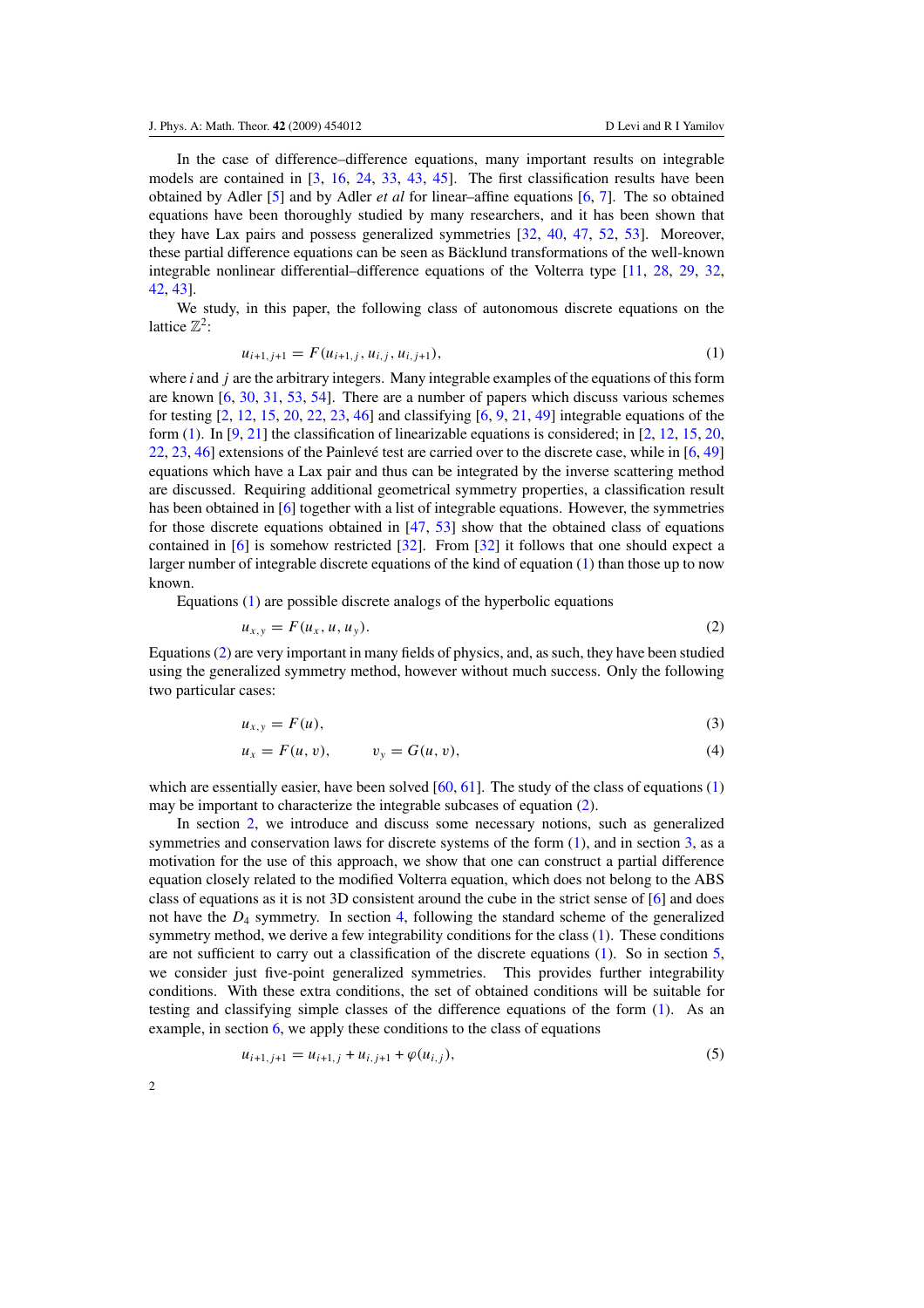<span id="page-2-0"></span>a trivial approximation to the class [\(3\)](#page-1-0). This calculation is an example of the classification problem for a class depending on one unknown function of one variable. This class contains trivial approximations of some well-known integrable equations included in the class [\(3\)](#page-1-0), namely, the sine-Gordon, Tzitzèika and Liouville equations. Section  $\frac{7}{7}$  $\frac{7}{7}$  $\frac{7}{7}$  contains some conclusive remarks.

#### **2. Preliminary definitions**

As equation [\(1\)](#page-1-0) has no explicit dependence on the point  $(i, j)$  of the lattice, we thus assume that the same will be true for the generalized symmetries and conservation laws we will be considering in the following. For this reason, without loss of generality, we write down symmetries and conservation laws at the point *(*0*,* 0*)*. Thus equation [\(1\)](#page-1-0) can be written as

$$
u_{1,1} = f_{0,0} = F(u_{1,0}, u_{0,0}, u_{0,1}).
$$
\n<sup>(6)</sup>

Whenever convenient we will express our formulas in terms of the two shift operators,  $T_1$ and  $T_2$ :

$$
T_1 u_{i,j} = u_{i+1,j}, \qquad T_2 u_{i,j} = u_{i,j+1}.
$$
 (7)

To get a scheme which is invertible and to provide propagation in both discrete directions, we have to suppose that the function  $F$  depends on all its variables, i.e.

$$
\partial_{u_{1,0}} F \cdot \partial_{u_{0,0}} F \cdot \partial_{u_{0,1}} F \neq 0. \tag{8}
$$

The functions  $u_{i,j}$  are related among themselves by equation (6) and its shifted values

$$
u_{i+1,j+1} = T_1^i T_2^j f_{0,0} = f_{i,j} = F(u_{i+1,j}, u_{i,j}, u_{i,j+1}),
$$

and it is easy to see that all of them can be expressed in terms of the functions

$$
u_{i,0}, \quad u_{0,j}, \tag{9}
$$

where *i*, *j* are arbitrary integers. This is not the only possible choice of independent variables [\[10](#page-16-0)], but, being the simplest, is the one we will use in the following. The functions (9) play the role of boundary initial conditions for equation (6).

The evolutionary form of a generalized symmetry of equation (6) is given by the following equation:

$$
\frac{d}{dt}u_{0,0} = g_{0,0} = G(u_{n,0}, u_{n-1,0}, \dots, u_{n',0}, u_{0,k}, u_{0,k-1}, \dots, u_{0,k'}),
$$
\n(10)

where  $n \geq n', k \geq k'$ . This form of this equation at the various points of the lattice is obtained by applying the shift operators  $T_1$  and  $T_2$ :

$$
\frac{d}{dt}u_{i,j}=T_1^iT_2^jg_{0,0}=g_{i,j}=G(u_{i+n,j},\ldots,u_{i+n',j},u_{i,j+k},\ldots,u_{i,j+k'}).
$$

Equation  $(10)$  is a generalized symmetry of equation  $(6)$  if the two equations  $(6)$  and  $(10)$  are compatible for all independent variables (9), i.e.

$$
\left. \frac{du_{1,1}}{dt} - \frac{df_{0,0}}{dt} \right|_{u_{1,1} = f_{0,0}} = 0.
$$
\n(11)

In practice, equation  $(11)$  reads

$$
g_{1,1} = (g_{1,0}\partial_{u_{1,0}} + g_{0,0}\partial_{u_{0,0}} + g_{0,1}\partial_{u_{0,1}})f_{0,0}.
$$
\n(12)

The condition that generalized symmetries do not depend explicitly on the lattice point *(i, j )* is natural, as integrable autonomous equations possess infinite hierarchies of autonomous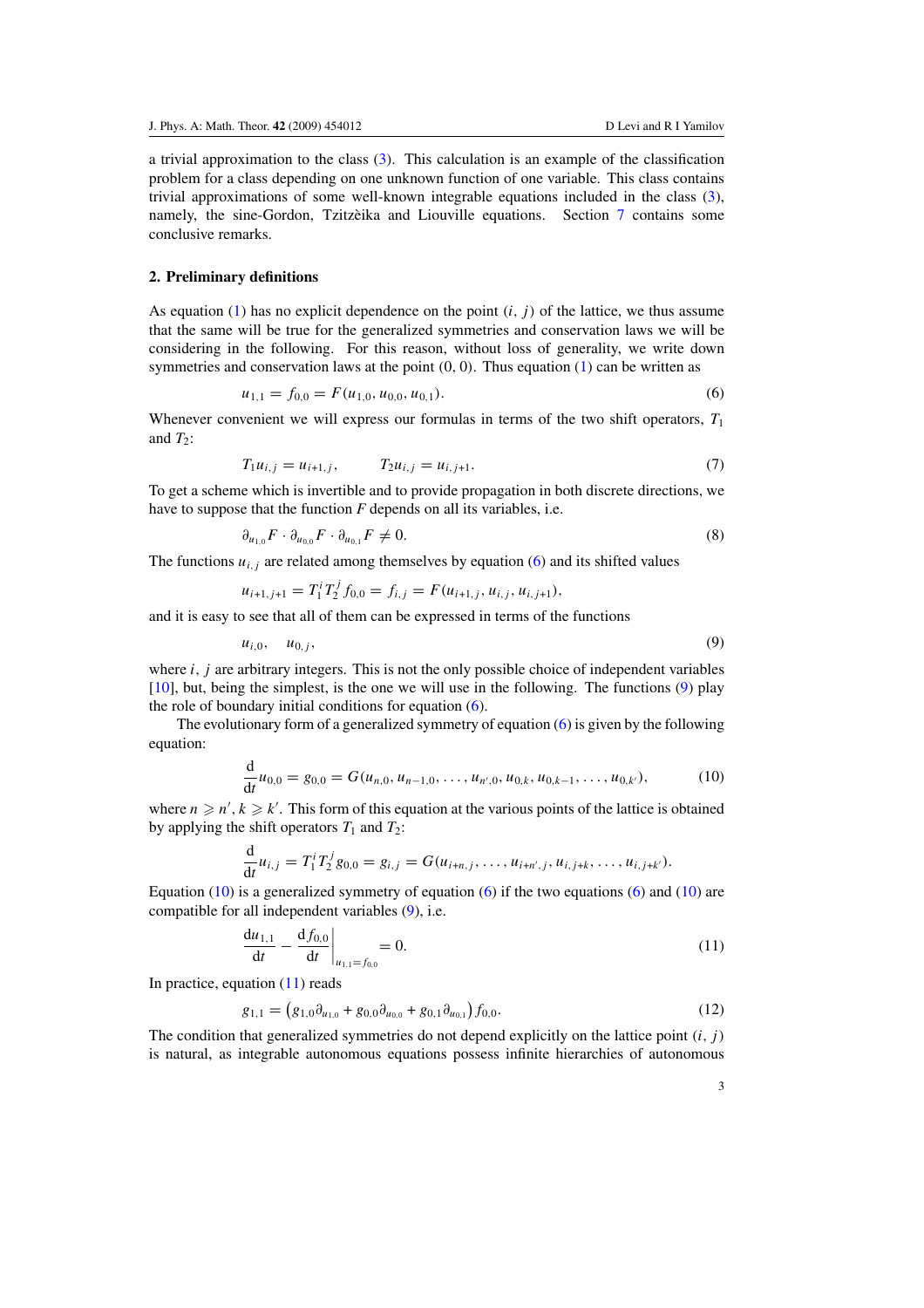<span id="page-3-0"></span>symmetries. On the other hand, if we introduce a  $(i, j)$  dependence in the generalized symmetries and in the class of equations [\(1\)](#page-1-0), the problem becomes more complicated, as the study of differential–difference equations has shown (cf [\[58](#page-17-0)] for the autonomous case and [\[35](#page-17-0), [59](#page-17-0)] for the non-autonomous one).

Equation [\(12\)](#page-2-0) must be identically satisfied when all the variables  $u_{i,j}$  contained in the functions  $g_{i,j}$  and in the derivatives of  $f_{0,0}$  are expressed in terms of the independent variables [\(9\)](#page-2-0). This result provides strict conditions, given by a set of equations for the functions *F* and *G*, often overdetermined.

Let us consider some autonomous functions *p*0*,*0*, q*0*,*<sup>0</sup> which depend on a finite number of functions  $u_{i,j}$  and have no explicit dependence on the point  $(i, j)$  of the lattice. The relation

$$
(T_1 - 1)p_{0,0} = (T_2 - 1)q_{0,0}
$$
\n(13)

is called a (local  $i$ ,  $j$ -independent) conservation law of equation [\(6\)](#page-2-0) if it is satisfied on the solutions of this equation. To check it, we need to express all variables in terms of the independent variables [\(9\)](#page-2-0) and require that it is identically satisfied.

Starting from the choice of the independent variables [\(9\)](#page-2-0) and the class of autonomous difference equations [\(6\)](#page-2-0), we can prove a few useful statements which will be used for studying the compatibility condition [\(12\)](#page-2-0). Let us consider the functions  $u_{i,1}$ ,  $u_{1,i}$  appearing in equation [\(12\)](#page-2-0). We can prove the following theorem.

**Theorem 1.** *The transformation*  $T : (u_{i,0}, u_{0,i}) \rightarrow (\tilde{u}_{i,0}, \tilde{u}_{0,i})$ *, given by the shift operator*  $T_2$ 

$$
\tilde{u}_{0,j} = u_{0,j+1}, \qquad \tilde{u}_{i,0} = u_{i,1}, \quad i \neq 0,
$$
\n(14)

*is invertible whenever equation [\(6\)](#page-2-0) is satisfied. Moreover, if a function φ is nonzero, then*  $T_2\phi \neq 0$  *too*.

**Proof.** The invertibility of the transformation  $\tilde{u}_{0,j} = u_{0,j+1}$  is obvious. Let us show by induction that for any  $i \geqslant 1$ :

$$
\tilde{u}_{i,0} = \tilde{u}_{i,0}(u_{i,0}, u_{i-1,0}, \dots, u_{1,0}, u_{0,0}, u_{0,1}), \qquad \partial_{u_{i,0}} \tilde{u}_{i,0} \neq 0, \quad \partial_{u_{0,1}} \tilde{u}_{i,0} \neq 0.
$$
\n(15)

It follows from equation [\(6\)](#page-2-0) and condition [\(8\)](#page-2-0) that the proposition is true for  $\tilde{u}_{1,0} = u_{1,1}$ . For  $i \geqslant 1$ , from equation [\(6\)](#page-2-0), we get

$$
\tilde{u}_{i+1,0} = u_{i+1,1} = F(u_{i+1,0}, u_{i,0}, \tilde{u}_{i,0}),
$$
\n(16)

with  $\tilde{u}_{i,0}$  given by equation (15). So  $\tilde{u}_{i+1,0}$  has the same structure as  $\tilde{u}_{i,0}$ , and thus equation (15) is true. As  $\tilde{u}_{i,0}$  depends on  $u_{0,1}$ , then the functions  $u_{i+1,0}, u_{i,0}, \tilde{u}_{i,0}$  are functionally independent, i.e.  $\partial_{u_{i+1,0}}\tilde{u}_{i+1,0} \neq 0$  and  $\partial_{u_{0,1}}\tilde{u}_{i+1,0} \neq 0$ . A similar analysis can be carried out in the case of the functions  $\tilde{u}_{i,0}$  when  $i \leq -1$ . In this case, we have

$$
\tilde{u}_{i,0} = \tilde{u}_{i,0}(u_{i,0}, u_{i+1,0}, \dots, u_{-1,0}, u_{0,0}, u_{0,1}), \qquad \partial_{u_{i,0}} \tilde{u}_{i,0} \neq 0, \quad \partial_{u_{0,1}} \tilde{u}_{i,0} \neq 0.
$$
\n(17)

From equations (15) and (17) it follows that the transformation (14) is invertible.

To prove the second part of this theorem, let us consider a non-constant function  $\phi \neq 0$ . Taking into account equation [\(6\)](#page-2-0) and its shifted values, *φ* can always be expressed in terms of the independent variables as

$$
\phi = \Phi(u_{N,0}, u_{N-1,0}, \dots, u_{N',0}, u_{0,K}, u_{0,K-1}, \dots, u_{0,K'}),
$$
\n(18)

for some integer numbers *N*, *N'*, *K* and *K'* such that  $N \ge N'$ ,  $K \ge K'$ . Then we will have

$$
T_2 \phi = \Phi(\tilde{u}_{N,0}, \dots, \tilde{u}_{N',0}, \tilde{u}_{0,K}, \dots, \tilde{u}_{0,K'})
$$
 (19)

If  $\phi$  depends essentially on the variables  $u_{i,0}$  with  $i \neq 0$ , then there must exist two numbers *N* and *N'* such that  $\partial_{u_{N,0}} \phi \neq 0$  and  $\partial_{u_{N',0}} \phi \neq 0$ . When *N* > 0, from equation (15) it follows that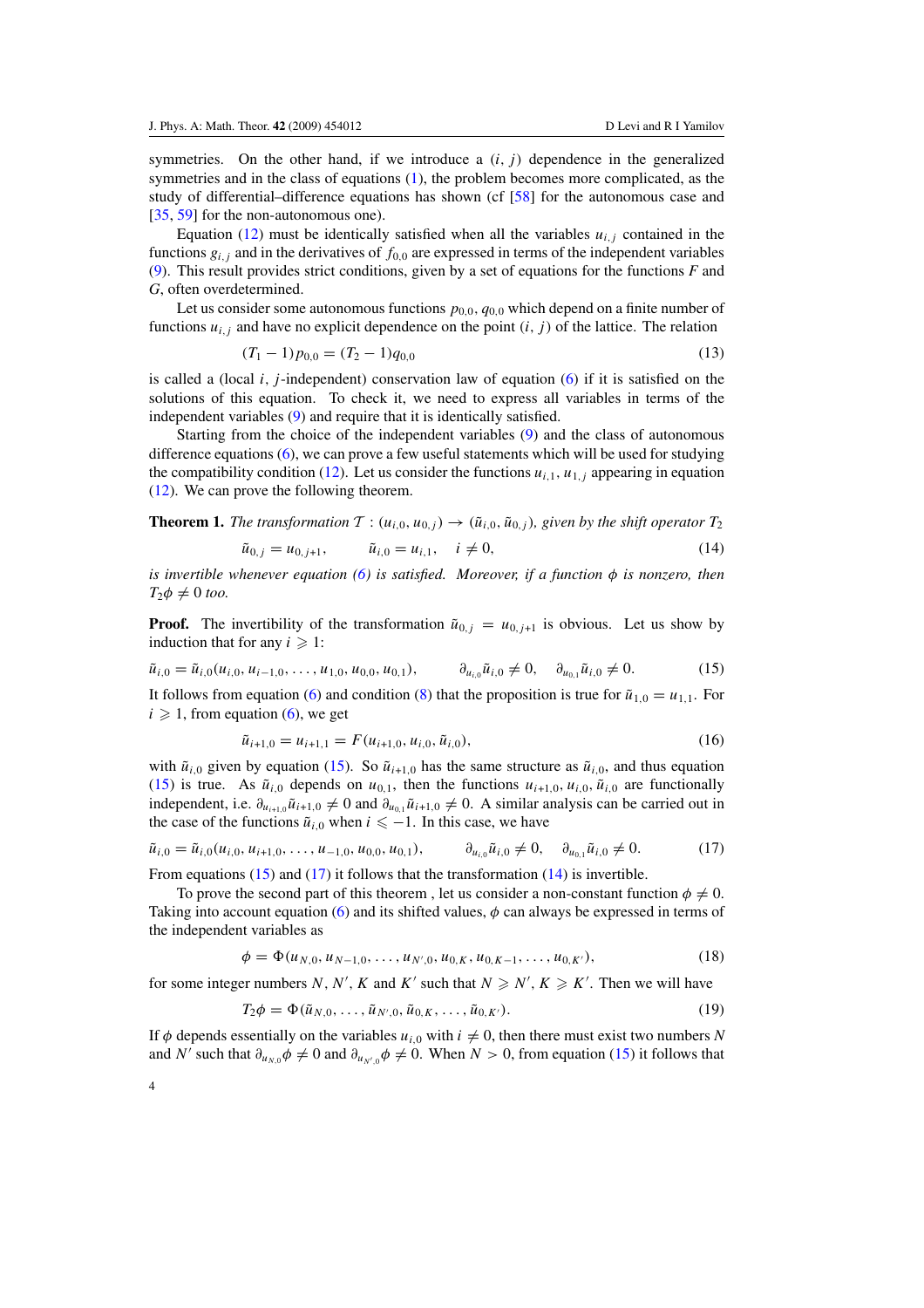<span id="page-4-0"></span>only the function  $\tilde{u}_{N,0}$  appearing in equation [\(19\)](#page-3-0) depends on  $u_{N,0}$ . Hence  $\partial_{u_{N,0}}T_2\phi \neq 0$ , i.e. *T*<sub>2</sub> $\phi \neq 0$ . The case, when *N'* < 0, is analogous. If  $\phi$  depends only on *u*<sub>0*,j*</sub>, then  $\partial_{u_{0,K}} \phi \neq 0$ and  $\partial_{u_{0,K'}}\phi \neq 0$ , and the proof is obvious.

The operators  $T_1$ ,  $T_1^{-1}$ ,  $T_2^{-1}$  act on the variables [\(9\)](#page-2-0) in an analogous way. Consequently, they also define invertible transformations. As a result, we can state the following proposition.

**Proposition 1.** *For any nonzero function*  $\phi$ *,*  $T_1^l T_2^m \phi \neq 0$  *for any l*,  $m \in \mathbb{Z}$ *.* 

From equations  $(14)$ ,  $(15)$  and  $(17)$  we can derive the structure of some of the partial derivatives of the functions  $u_{i,1}$ . For convenience, from now on, we will define

$$
f_{u_{i,j}} = \partial_{u_{i,j}} f_{0,0}, \qquad g_{u_{i,j}} = \partial_{u_{i,j}} g_{0,0}
$$
 (20)

for the derivatives of the functions  $f_{0,0}$  and  $g_{0,0}$  appearing in equations [\(6\)](#page-2-0) and [\(10\)](#page-2-0). Then, for example, from equation [\(6\)](#page-2-0) we get  $\partial_{u_{1,0}}u_{1,1} = f_{u_{1,0}}$ . For  $i > 0$ , from equations [\(15\)](#page-3-0) and [\(16\)](#page-3-0) it follows that  $\partial_{u_{i+1,0}} u_{i+1,1} = T_1^i \partial_{u_{1,0}} u_{1,1}$ . From equation [\(6\)](#page-2-0), we can also get  $u_{-1,1} = \hat{F}(u_{-1,0}, u_{0,0}, u_{0,1})$  and then by differentiation

$$
\partial_{u_{-1,0}} u_{-1,1} = -T_1^{-1} \frac{f_{u_{0,0}}}{f_{u_{0,1}}}.
$$
\n(21)

Then, applying the operator  $T_1^{i+1}$ , with  $i < 0$ , to equation (21) it follows that  $\partial_{u_{i,0}} u_{i,1} =$  $-T_1^i \frac{f_{u_{0,0}}}{f_{u_{0,1}}}$  $f_{u_{0,1}}^{u_{0,0}}$ . For the functions of the form  $u_{1,j}$  we get similar results. So we can state the following proposition.

**Proposition 2.** *The functions*  $u_{i,1}$ *,*  $u_{1,j}$  *are such that* 

$$
i > 0: \t u_{i,1} = u_{i,1}(u_{i,0}, u_{i-1,0}, \ldots, u_{1,0}, u_{0,0}, u_{0,1}), \t \partial_{u_{i,0}} u_{i,1} = T_1^{i-1} f_{u_{1,0}};
$$
  
\n
$$
i < 0: \t u_{i,1} = u_{i,1}(u_{i,0}, u_{i+1,0}, \ldots, u_{-1,0}, u_{0,0}, u_{0,1}), \t \partial_{u_{i,0}} u_{i,1} = -T_1^i \frac{f_{u_{0,0}}}{f_{u_{0,1}}};
$$
  
\n
$$
j > 0: \t u_{1,j} = u_{1,j}(u_{1,0}, u_{0,0}, u_{0,1}, \ldots, u_{0,j-1}, u_{0,j}), \t \partial_{u_{0,j}} u_{1,j} = T_2^{j-1} f_{u_{0,1}};
$$
  
\n
$$
j < 0: \t u_{1,j} = u_{1,j}(u_{1,0}, u_{0,0}, u_{0,-1}, \ldots, u_{0,j+1}, u_{0,j}), \t \partial_{u_{0,j}} u_{1,j} = -T_2^j \frac{f_{u_{0,0}}}{f_{u_{1,0}}}.
$$
  
\n(22)

#### **3. Integrable example**

In this section we show, using a simple example, that effectively there are integrable equations which possess hierarchies of the generalized symmetries of the form postulated in equation [\(10\)](#page-2-0) and are not included in the ABS lists.

As is well known [\[55\]](#page-17-0), the modified Volterra equation

$$
u_{i,t} = (u_i^2 - 1)(u_{i+1} - u_{i-1})
$$
\n(23)

is transformed into the Volterra equation  $v_{i,t} = v_i(v_{i+1} - v_{i-1})$  by two discrete Miura transformations:

$$
v_i^{\pm} = (u_{i+1} \pm 1)(u_i \mp 1). \tag{24}
$$

For any solution  $u_i$  of equation (23), one obtains by the transformations (24) two solutions  $v_i^+$  and  $v_i^-$  of the Volterra equation. From a solution of the Volterra equation  $v_i$ , one obtains two solutions  $u_i$  and  $\tilde{u}_i$  of the modified Volterra equation. The composition of the Miura transformations (24)

$$
v_i = (u_{i+1} + 1)(u_i - 1) = (\tilde{u}_{i+1} - 1)(\tilde{u}_i + 1)
$$
\n(25)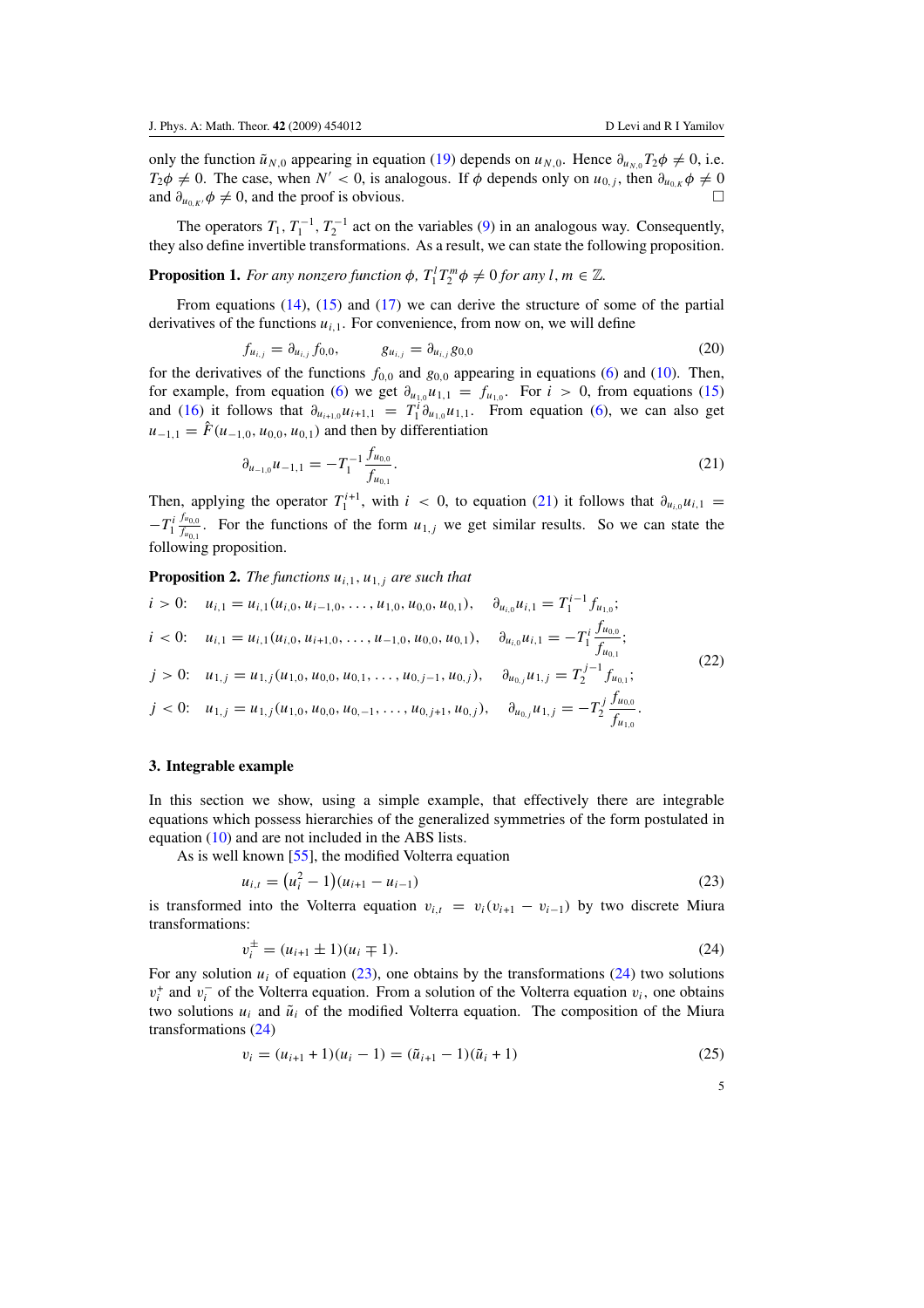<span id="page-5-0"></span>provides a Bäcklund transformation for equation  $(23)$  $(23)$ . Equation  $(25)$  allows one to construct, starting with a solution  $u_i$  of the modified Volterra equation [\(23\)](#page-4-0), a new solution  $\tilde{u}_i$ .

Introducing for any index *i*,  $u_i = u_{i,j}$  and  $\tilde{u}_i = u_{i,j+1}$ , where *j* is a new index, we can rewrite the Bäcklund transformation  $(25)$  $(25)$  as an equation of the form  $(1)$ . At the point  $(0, 0)$ , it reads

$$
(u_{1,0} + 1)(u_{0,0} - 1) = (u_{1,1} - 1)(u_{0,1} + 1). \tag{26}
$$

Equation (26) does not belong to the ABS classification, as it is not invariant under the exchange of *i* and *j* and does not satisfy the 3D consistency property in the sense of [\[6\]](#page-15-0). It may be 3D consistent around the cube in accordance with the extended definition of [\[7](#page-15-0)] (cf  $[44]$  $[44]$ ), but we leave this problem for a future work. To our knowledge, equation (26) has been introduced in [\[41](#page-17-0)] in a slightly different form together with a Lax pair, and nothing more has been known. A different Lax pair for this equation has been constructed in the recent paper [\[36](#page-17-0)]. One more Lax pair for a more general form of equation (26) is presented below. This equation is just an illustrative example for the present paper. That is why we are mainly interested here in its symmetry structure. Study of different properties, as e.g. relationships to the other known integrable equations, is also left for a future work.

The modified Volterra equation  $(23)$  can be interpreted as a three-point generalized symmetry of equation (26) involving only shifts in the *i* direction:

$$
u_{0,0,t} = (u_{0,0}^2 - 1)(u_{1,0} - u_{-1,0}).
$$
\n(27)

There also exists a generalized symmetry involving only shifts in the *j* direction, given by

$$
u_{0,0,\tau} = \left(u_{0,0}^2 - 1\right) \left(\frac{1}{u_{0,1} + u_{0,0}} - \frac{1}{u_{0,0} + u_{0,-1}}\right),\tag{28}
$$

which belongs, together with equation  $(27)$ , to the complete list of the integrable Volterra-type equations presented in [\[57](#page-17-0), [58](#page-17-0)]. Both equations have a hierarchy of generalized symmetries which, by construction, must be compatible with equation (26). Symmetries of equation (27) can be obtained in many ways, see e.g. [\[58](#page-17-0)]. Symmetries of equation (28) can be constructed using the master symmetry presented in [\[14](#page-16-0)]. The simplest generalized symmetries of equations  $(27)$  and  $(28)$  are given by the following equations:

$$
u_{0,0,t'} = (u_{0,0}^2 - 1)((u_{1,0}^2 - 1)(u_{2,0} + u_{0,0}) - (u_{-1,0}^2 - 1)(u_{0,0} + u_{-2,0})),
$$
  
\n
$$
u_{0,0,\tau'} = \frac{u_{0,0}^2 - 1}{(u_{0,1} + u_{0,0})^2} \left(\frac{u_{0,1}^2 - 1}{u_{0,2} + u_{0,1}} + \frac{u_{0,0}^2 - 1}{u_{0,0} + u_{0,-1}}\right)
$$
  
\n
$$
- \frac{u_{0,0}^2 - 1}{(u_{0,0} + u_{0,-1})^2} \left(\frac{u_{0,0}^2 - 1}{u_{0,1} + u_{0,0}} + \frac{u_{0,-1}^2 - 1}{u_{0,-1} + u_{0,-2}}\right).
$$

As can be checked by direct calculation, these equations are five-point symmetries of equation (26).

Moreover, equation (26) possesses two conservation laws [\(13\)](#page-3-0) characterized by the following functions  $p_{0,0}$ ,  $q_{0,0}$ :

$$
p_{0,0}^{+} = \log \frac{u_{0,0} + u_{0,1}}{u_{0,0} + 1}, \qquad q_{0,0}^{+} = -\log(u_{0,0} + 1), \tag{29}
$$

$$
p_{0,0}^- = \log \frac{u_{0,0} + u_{0,1}}{u_{0,1} - 1}, \qquad q_{0,0}^- = \log(u_{0,0} - 1). \tag{30}
$$

It is easy to check that equation [\(13\)](#page-3-0) is identically satisfied on the solutions of equation  $(26)$  when we introduce into it the functions  $(29)$  or  $(30)$ . Equation  $(26)$  possess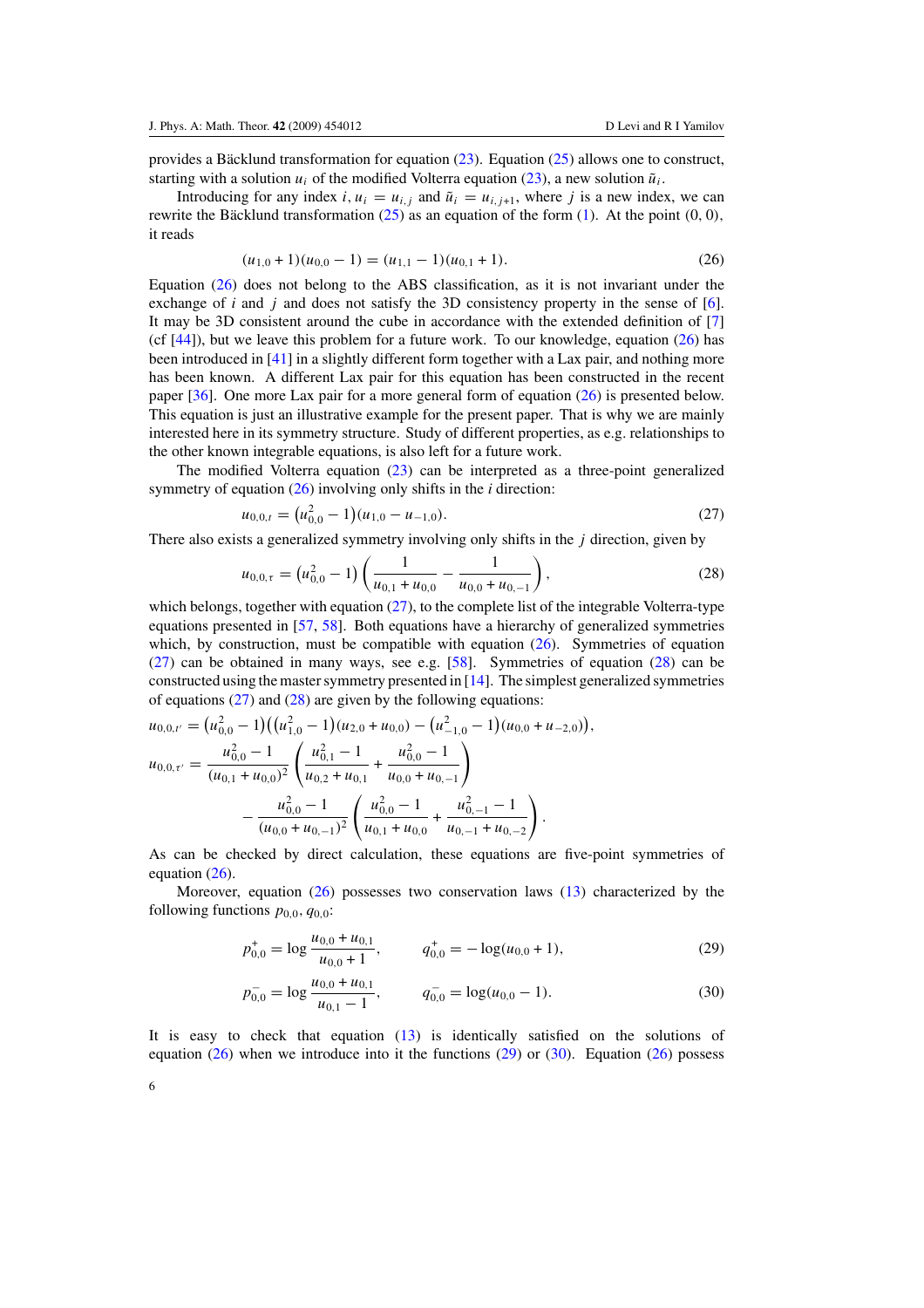<span id="page-6-0"></span>also non-autonomous conservation laws; however, conservation laws of this kind will not be discussed here.

A more general form of both equations  $(25)$  and  $(26)$  is given by

$$
v_{i,j} = (u_{i+1,j} + \alpha_j)(u_{i,j} - \alpha_j) = (u_{i+1,j+1} - \alpha_{j+1})(u_{i,j+1} + \alpha_{j+1}),
$$
(31)

where  $\alpha_j$  is a *j*-dependent function. For any *j*, the function  $u_{i,j}$  satisfies the modified Volterra equation

$$
u_{i,j,t} = (u_{i,j}^2 - \alpha_j^2)(u_{i+1,j} - u_{i-1,j})
$$

depending on the function  $\alpha_j$ . Function  $v_{i,j}$ , for any *j*, is a solution of the Volterra equation. Using equation (31) and starting from an initial solution  $v_{i,0}$ , we can construct new solutions of the Volterra equation:

$$
v_{i,0}\rightarrow u_{i,1}\rightarrow v_{i,1}\rightarrow u_{i,2}\rightarrow v_{i,2}\rightarrow\cdots.
$$

The Lax pair for equation  $(31)$  is given by

$$
L_{i,j} = \begin{pmatrix} \lambda - \lambda^{-1} & -v_{i,j} \\ 1 & 0 \end{pmatrix},
$$

which corresponds to the standard scalar spectral problem of the Volterra equation written in the matrix form, and by

$$
A_{i,j} = \frac{1}{u_{i,j+1} - \alpha_{j+1}} \begin{pmatrix} (\lambda - \lambda^{-1})(u_{i,j+1} - \alpha_{j+1}) & 2\alpha_{j+1}(u_{i,j+1}^2 - \alpha_{j+1}^2) \\ -2\alpha_{j+1} & (\lambda - \lambda^{-1})(u_{i,j+1} + \alpha_{j+1}) \end{pmatrix}.
$$

This Lax pair satisfies the Lax equation  $A_{i+1,j}L_{i,j} = L_{i,j+1}A_{i,j}$ .

Equation (31) is a direct analog of the well-known dressing chain

$$
u_{j+1,x} + u_{j,x} = u_{j+1}^2 - u_j^2 + \alpha_{j+1} - \alpha_j,
$$
\n(32)

which provides a way of constructing potentials  $v_j = u_{j,x} - u_j^2 - \alpha_j$  for the Schrödinger spectral problem [\[50](#page-17-0), [51](#page-17-0)]. The Lax pair given above is analogous to that of equation (32) presented in [\[51](#page-17-0)].

#### **4. Derivation of the integrability conditions**

In this section, following the standard scheme of the generalized symmetry method, we derive from the compatibility condition [\(12\)](#page-2-0) four conditions necessary for the integrability of equation [\(6\)](#page-2-0).

For a generalized symmetry  $(10)$ , we suppose that if  $g_{0,0}$  depends on at least one variable of the form  $u_{i,0}$ , then  $g_{u_{n,0}} \neq 0$  and  $g_{u_{n',0}} \neq 0$ , and the numbers *n* and *n'* are called the orders of the symmetry. The same can be said about the variables  $u_{0,j}$  and the corresponding numbers  $k, k'$  if  $g_{u_{0,k}} \neq 0$  and  $g_{u_{0,k'}} \neq 0$ .

**Theorem 2.** Let equation [\(6\)](#page-2-0) possess a generalized symmetry [\(1](#page-2-0)0) of orders  $n, n'$ ,  $k$  and  $k'$ . *Then the following relations must take place:*

$$
If \quad n > 0 \quad \implies \quad \left(T_1^n - 1\right) \log f_{u_{1,0}} = (1 - T_2) T_1 \log g_{u_{n,0}};\tag{33}
$$

$$
If \quad n' < 0 \quad \Longrightarrow \quad \left(T_1^{n'} - 1\right) \log \frac{f_{u_{0,0}}}{f_{u_{0,1}}} = (1 - T_2) \log g_{u_{n',0}}; \tag{34}
$$

If 
$$
k > 0
$$
  $\implies$   $(T_2^k - 1) \log f_{u_{0,1}} = (1 - T_1) T_2 \log g_{u_{0,k}};$  (35)

7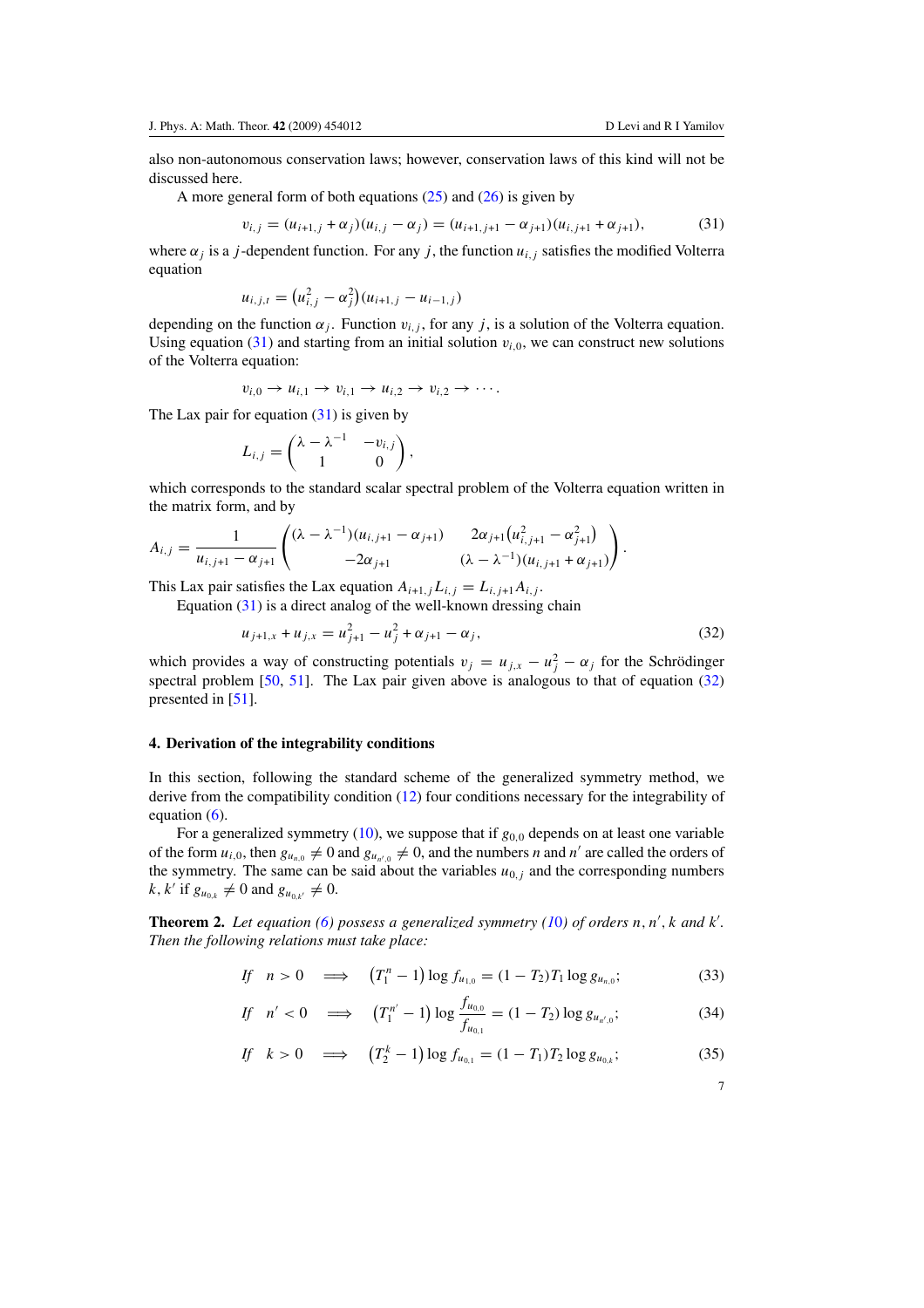$$
If \quad k' < 0 \quad \Longrightarrow \quad \left(T_2^{k'} - 1\right) \log \frac{f_{u_{0,0}}}{f_{u_{1,0}}} = (1 - T_1) \log g_{u_{0,k'}}.\tag{36}
$$

<span id="page-7-0"></span>Before going over to the proof of this theorem, let us clarify its meaning by noting that in the case of a three-point symmetry with  $g_{0,0} = G(u_{1,0}, u_{0,0}, u_{-1,0})$ , for which  $n > 0$  and  $n' < 0$ , one can use both relations [\(33\)](#page-6-0) and [\(34\)](#page-6-0).

**Proof.** Let us consider the compatibility condition [\(12\)](#page-2-0) expressed in terms of the independent variables [\(9\)](#page-2-0). As  $g_{0,0}$  depends on  $u_{i,0}$  and  $u_{0,i}$ , the functions  $(g_{1,1}, g_{1,0}, g_{0,1})$  depend on  $(u_{i,1}, u_{1,i})$ , whose form is given by proposition [2.](#page-4-0) Moreover, equation [\(12\)](#page-2-0) will contain  $u_{i,0}$ with  $n + 1 \geq i \geq n'$  and  $u_{0,j}$  with  $k + 1 \geq j \geq k'$ .

If *n* > 0, applying to equation [\(12\)](#page-2-0) the operator  $\partial_{u_{n+1,0}}$  and using the results [\(22\)](#page-4-0) contained in proposition [2,](#page-4-0) we get

$$
T_1T_2(g_{u_{n,0}})T_1^n f_{u_{1,0}}=f_{u_{1,0}}T_1g_{u_{n,0}}.
$$

Applying the logarithm to both sides of the previous equation, we obtain equation [\(33\)](#page-6-0). The other cases are obtained in a similar way by differentiating equation [\(12\)](#page-2-0) with respect to  $u_{n',0}, u_{0,k+1}$  and  $u_{0,k'}$ .

Equations  $(33)$ – $(36)$  can be expressed as a standard conservation law of the form  $(13)$ , using the obvious well-known formulas

$$
T_l^m - 1 = (T_l - 1)(1 + T_l + \dots + T_l^{m-1}), \qquad m > 0,
$$
  
\n
$$
T_l^m - 1 = (1 - T_l)(T_l^{-1} + T_l^{-2} + \dots + T_l^m), \qquad m < 0,
$$

where  $l = 1, 2$ . This means that, from the existence of a generalized symmetry, one can construct some conservation laws.

Theorem [2](#page-6-0) provides integrability conditions, i.e. that for an integrable equation there must exist a function  $g_{0,0}$  satisfying equations [\(33\)](#page-6-0)–(36). The unknown function  $g_{0,0}$  must depend on a finite number of independent variables. These integrability conditions turn out to be difficult to use for testing and classifying difference equations.

In the case of the differential–difference equations of Volterra or Toda type [\[58](#page-17-0)], there are integrability conditions equivalent to equations  $(33)$ – $(36)$ . In order to check these integrability conditions, one can use the formal variational derivatives [\[17,](#page-16-0) [26,](#page-16-0) [56](#page-17-0), [58](#page-17-0)], defined as

$$
\frac{\delta^{(1)}\phi}{\delta u_{0,0}} = \sum_{i=-N}^{-N'} \frac{\partial T_1^i \phi}{\partial u_{0,0}}, \qquad \frac{\delta^{(2)}\phi}{\delta u_{0,0}} = \sum_{j=-K}^{-K'} \frac{\partial T_2^j \phi}{\partial u_{0,0}},
$$

for  $\phi$  given by equation [\(18\)](#page-3-0). Using such variational derivatives, for example, the integrability conditions  $(33)$  and  $(35)$  are reduced to the following equations:

$$
\frac{\delta^{(2)}}{\delta u_{0,0}} \left( T_1^n - 1 \right) \log f_{u_{1,0}} = 0, \qquad \frac{\delta^{(1)}}{\delta u_{0,0}} \left( T_2^k - 1 \right) \log f_{u_{0,1}} = 0, \tag{37}
$$

which do not involve any unknown function. This result is due to the fact that in this case all discrete variables are independent. In a completely discrete case, the situation is essentially different. Some of the discrete variables are dependent and the variational derivatives must be calculated modulo equation  $(1)$ . So equations  $(37)$  will no longer be valid. If we apply here the variational derivatives, we will get, at most, some partial results depending on the choice of the independent variables introduced.

The conservation laws  $(33)$ – $(36)$  depend on the order of the symmetry. These conservation laws can be simplified under some assumptions on the structure of the Lie algebra of the generalized symmetries. If we assume that for a given equation we are able to get generalized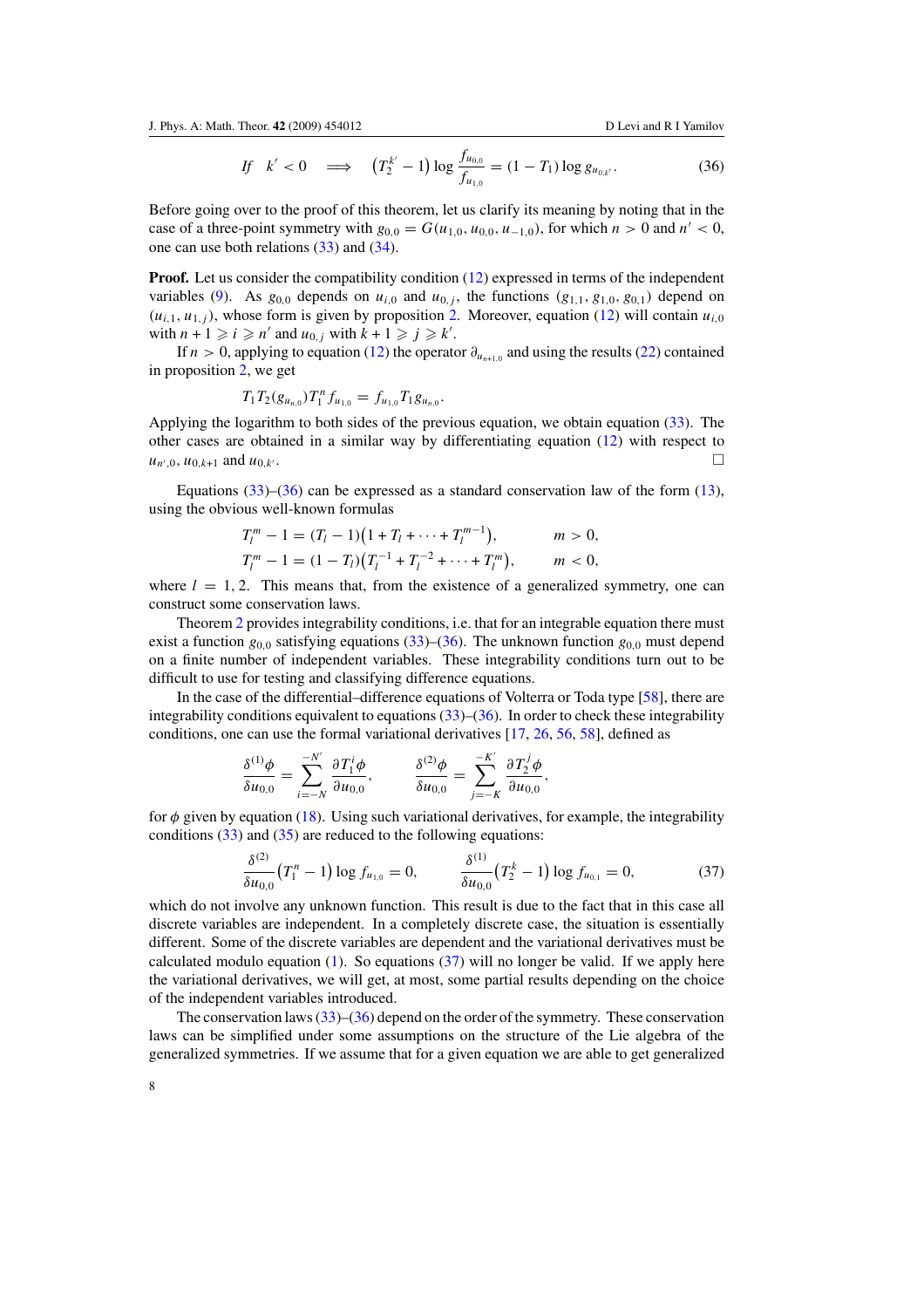<span id="page-8-0"></span>symmetries for any value of *n* and *k*, then we can derive order-independent conservation laws, using a trick standard in the generalized symmetry method [\[58\]](#page-17-0). This assumption implies that if, for example, we have a generalized symmetry of order *n* then there must also be one of order  $n + 1$ . This is a very constraining assumption which is not always verified, as we know from the continuous case [\[38](#page-17-0)]. Here it is used just as an example for the construction of simplified formulas. In fact such simplified formulas can be obtained assuming any difference between the orders of two generalized symmetries, and in the following section we consider an example with difference 2.

So, in the following theorem, we will assume that in addition to [\(10\)](#page-2-0) a second generalized symmetry

$$
u_{0,0,\tilde{t}} = \tilde{g}_{0,0} = \tilde{G}(u_{\tilde{n},0}, u_{\tilde{n}-1,0}, \dots, u_{\tilde{n}',0}, u_{0,\tilde{k}}, u_{0,\tilde{k}-1}, \dots, u_{0,\tilde{k}'})
$$
(38)

of orders  $\tilde{n}$ ,  $\tilde{n}'$ ,  $\tilde{k}$ ,  $\tilde{k}'$  will exist. With this assumption we shall obtain four conservation laws

$$
(T_1 - 1)p_{0,0}^{(m)} = (T_2 - 1)q_{0,0}^{(m)}, \qquad m = 1, 2, 3, 4,
$$
\n(39)

with  $p_{0,0}^{(m)}$  or  $q_{0,0}^{(m)}$  expressed in terms of equation [\(6\)](#page-2-0).

**Theorem 3.** *Let equation [\(6\)](#page-2-0) possess two generalized symmetries (38) and [\(10\)](#page-2-0). Then equation [\(6\)](#page-2-0) admits the conservation laws (39):*

$$
n > 0
$$
,  $\tilde{n} = n + 1 \implies m = 1$ ,  $p_{0,0}^{(1)} = \log f_{u_{1,0}};$  (40)

$$
n' < 0, \quad \tilde{n}' = n' - 1 \quad \Longrightarrow \quad m = 2, \qquad \quad p_{0,0}^{(2)} = \log \frac{f_{u_{0,0}}}{f_{u_{0,1}}};\tag{41}
$$

$$
k > 0
$$
,  $\tilde{k} = k + 1 \implies m = 3$ ,  $q_{0,0}^{(3)} = \log f_{u_{0,1}};$  (42)

$$
k' < 0
$$
,  $\tilde{k}' = k' - 1 \implies m = 4$ ,  $q_{0,0}^{(4)} = \log \frac{f_{u_{0,0}}}{f_{u_{1,0}}}$ . (43)

**Proof.** Let us consider in detail just the case when  $n > 0$ ,  $\tilde{n} = n + 1$ . Due to theorem [2](#page-6-0) equation [\(33\)](#page-6-0) must be satisfied and consequently

$$
(T_1^{n+1} - 1) p_{0,0}^{(1)} = (1 - T_2) T_1 \log \tilde{g}_{u_{n+1,0}},
$$
\n(44)

where  $p_{0,0}^{(1)}$  is given by (40). Applying the operator  $-T_1$  to equation [\(33\)](#page-6-0) and adding the result to equation (44), we get the conservation law (39) with  $m = 1$ , where  $q_{0,0}^{(1)}$  is given by

$$
q_{0,0}^{(1)} = T_1^2 \log g_{u_{n,0}} - T_1 \log \tilde{g}_{u_{n+1,0}}.
$$

The other cases are proved in an analogous way.  $\Box$ 

So for equation [\(6\)](#page-2-0) we have four necessary conditions of integrability: there must exist some functions of a finite range  $q_{0,0}^{(1)}, q_{0,0}^{(2)}, p_{0,0}^{(3)}, p_{0,0}^{(4)}$  of the form [\(18\)](#page-3-0) satisfying the conservation laws (39) with  $p_{0,0}^{(1)}$ ,  $p_{0,0}^{(2)}$ ,  $q_{0,0}^{(3)}$ ,  $q_{0,0}^{(4)}$  defined by equations (40)–(43).

The following theorem will precise the structure of the unknown functions  $q_{0,0}^{(1)}, q_{0,0}^{(2)}, p_{0,0}^{(3)}$ and  $p_{0,0}^{(4)}$ .

**Theorem 4.** If the functions  $q_{0,0}^{(1)}, q_{0,0}^{(2)}, p_{0,0}^{(3)}$  and  $p_{0,0}^{(4)}$  satisfy equation (39), with  $p_{0,0}^{(1)}, p_{0,0}^{(2)}, q_{0,0}^{(3)}$ and  $q_{0,0}^{(4)}$  given by equations (40)–(43), and are written in the form [\(18\)](#page-3-0) then  $q_{0,0}^{(1)}$  and  $q_{0,0}^{(2)}$  may *depend only on the variables*  $u_{i,0}$  *and*  $p_{0,0}^{(3)}$  *and*  $p_{0,0}^{(4)}$  *on*  $u_{0,j}$ *.*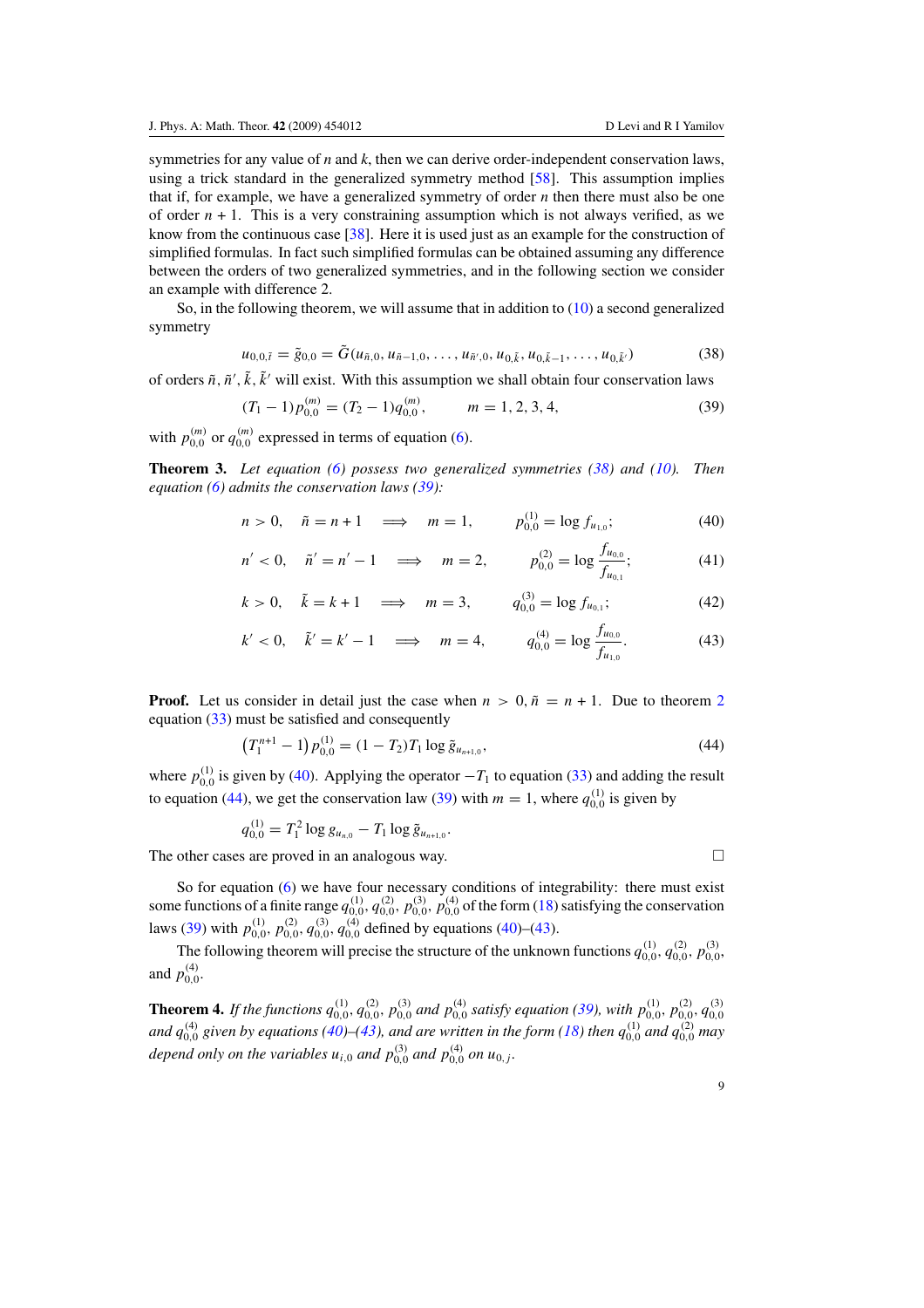<span id="page-9-0"></span>**Proof.** Let us consider equation [\(39\)](#page-8-0) with  $m = 1$ . The functions therein involved have the following form:

$$
p_{0,0}^{(1)} = P^{(1)}(u_{1,0}, u_{0,0}, u_{0,1}), \qquad p_{1,0}^{(1)} = P^{(1)}(u_{2,0}, u_{1,0}, u_{1,1}),
$$
  
\n
$$
q_{0,0}^{(1)} = Q^{(1)}(u_{N,0}, \ldots, u_{N',0}, u_{0,K}, \ldots, u_{0,K'})
$$
  
\n
$$
q_{0,1}^{(1)} = Q^{(1)}(u_{N,1}, \ldots, u_{N',1}, u_{0,K+1}, \ldots, u_{0,K'+1}).
$$

Let us consider the function  $q_{0,0}^{(1)}$  and let us study its dependence on the variables  $u_{0,j}$  with  $j \neq 0$ . Using proposition [2,](#page-4-0) we see that the functions  $u_{i,1}$  in  $p_{1,0}^{(1)}, q_{0,1}^{(1)}$  may depend only on  $u_{0,1}$ . If  $K > 0$ , we differentiate equation [\(39\)](#page-8-0) with  $m = 1$  with respect to  $u_{0,K+1}$  and get  $\partial_{u_{0,K+1}} q_{0,1}^{(1)} = T_2 \partial_{u_{0,K}} q_{0,0}^{(1)} = 0$ . Then, from proposition [1,](#page-4-0) it follows that  $q_{0,0}^{(1)}$  does not depend on *u*<sub>0</sub>*K*. If *K'* < 0, let us differentiate with respect to *u*<sub>0</sub>*K'* and we get  $\partial_{u_{0,K'}} q_{0,0}^{(1)} = 0$ . This shows that the function  $q_{0,0}^{(1)}$  cannot depend on  $u_{0,j}$  with  $j \neq 0$ .

The proof for the other cases is quite similar.  $\Box$ 

As we cannot use the formal variational derivative, we have to work directly with functions  $q_{0,0}^{(1)}, q_{0,0}^{(2)}, p_{0,0}^{(3)}, p_{0,0}^{(4)}$  which have the following structure:

$$
q_{0,0}^{(m)} = Q^{(m)}(u_{N_m,0},\ldots,u_{N'_m,0}), \qquad m = 1,2;
$$
  

$$
p_{0,0}^{(l)} = P^{(l)}(u_{0,K_l},\ldots,u_{0,K'_l}), \qquad l = 3,4.
$$

In section 5, we are going to limit ourselves to just five-point symmetries. This will make the problem more definite in the sense that the numbers  $N_m$ ,  $N'_m$ ,  $K_l$ ,  $K'_l$  will be specified and small.

### **5. Integrability conditions for five-point symmetries**

From the definition of the Lie symmetry, we can construct a new symmetry by adding the righthand sides of two symmetries  $u_{0,0,t} = g_{0,0}$  and  $u_{0,0,\tilde{t}} = \tilde{g}_{0,0}$ :  $u_{0,0,\hat{t}} = \hat{g}_{0,0} = c_1 g_{0,0} + c_2 \tilde{g}_{0,0}$ , where  $c_1$  and  $c_2$  are arbitrary constants. For example, equation [\(26\)](#page-5-0) of section [3](#page-4-0) has two three-point symmetries [\(27\)](#page-5-0) and [\(28\)](#page-5-0); therefore, it has a five-point generalized symmetry:

$$
u_{0,0,t} = g_{0,0} = G(u_{1,0}, u_{-1,0}, u_{0,0}, u_{0,1}, u_{0,-1}), \qquad g_{u_{1,0}} g_{u_{-1,0}} g_{u_{0,1}} g_{u_{0,-1}} \neq 0.
$$
 (45)

The other known integrable examples of the form [\(6\)](#page-2-0) have also five points generalized symmetries. We are going to use the existence of a five-point generalized symmetry of the form (45) as an *integrability criterion*. This may be a severe restriction, as there might be integrable equations with symmetries depending on more lattice points.

In the ABS classification, all three-point generalized symmetries turn out to be Miura transformations of the Volterra equation or of the Yamilov discretization of the Krichever– Novikov equation [\[32\]](#page-16-0). If we expect to find a new type of integrable discrete equations of the form [\(6\)](#page-2-0), these should have as generalized symmetries some new type of integrable equations. One example of such an equation is given by the Narita–Itoh–Bogoyavlensky [\[13,](#page-16-0) [27](#page-16-0), [39](#page-17-0)] equation

$$
u_{0,0,t} = g_{0,0} = u_{0,0}(u_{2,0} + u_{1,0} - u_{-1,0} - u_{-2,0}).
$$
\n
$$
(46)
$$

We will prove in the appendix that no equation of the form [\(6\)](#page-2-0) can have equation (46) as a symmetry.

We can then state the following theorem.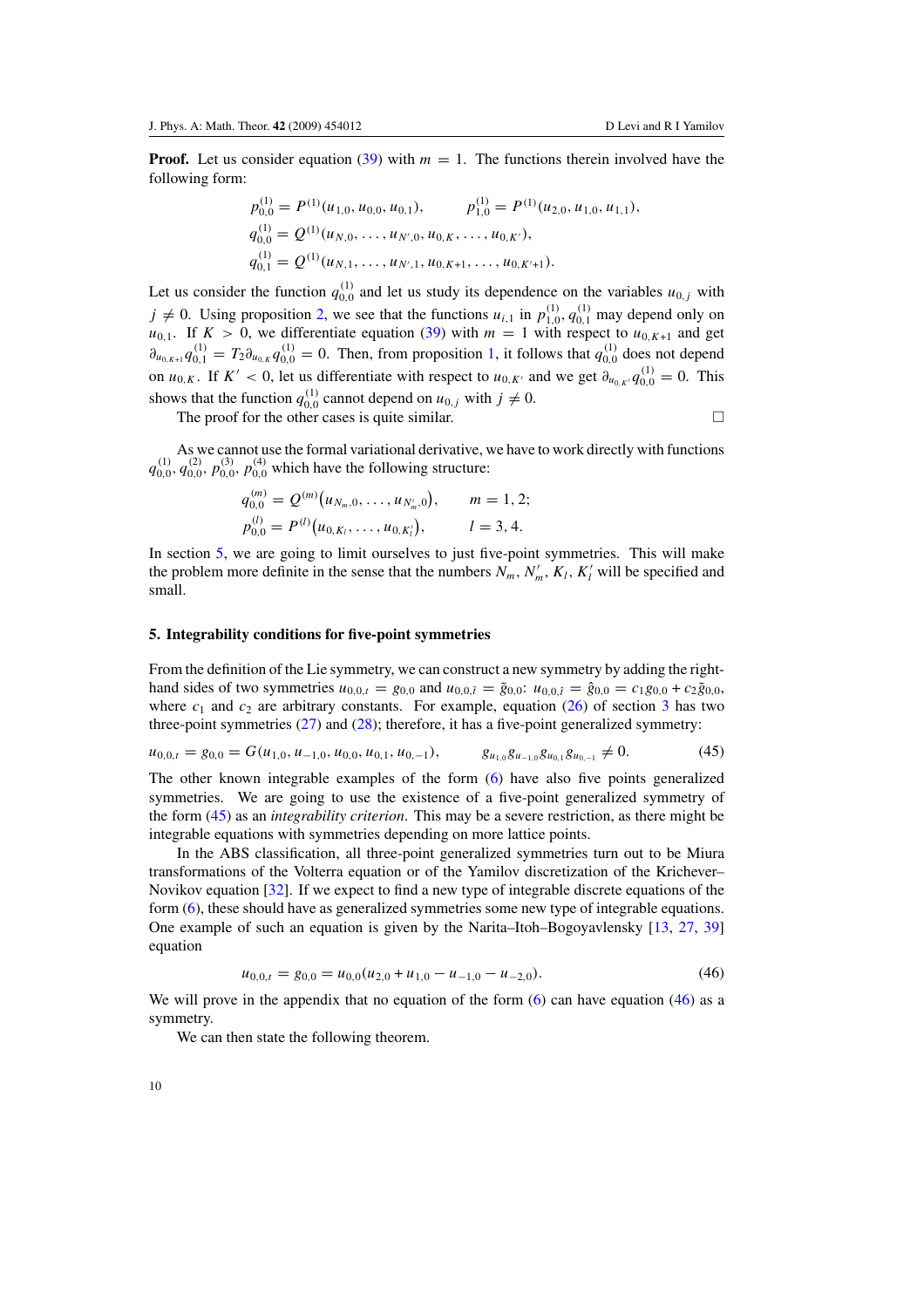<span id="page-10-0"></span>**Theorem 5.** *If equations [\(6\)](#page-2-0) and [\(8\)](#page-2-0) possess a generalized symmetry of the form [\(4](#page-9-0)*5*), then the functions*

$$
q_{0,0}^{(m)} = Q^{(m)}(u_{2,0}, u_{1,0}, u_{0,0}), \qquad m = 1, 2;
$$
  
\n
$$
p_{0,0}^{(m)} = P^{(m)}(u_{0,2}, u_{0,1}, u_{0,0}), \qquad m = 3, 4,
$$
\n(47)

*satisfy conditions [\(39\)](#page-8-0), [\(40\)](#page-8-0)–[\(43\)](#page-8-0).*

**Proof.** From relations [\(33\)](#page-6-0)–[\(36\)](#page-7-0), as  $n = k = 1$  and  $n' = k' = -1$ , we are able to construct the functions

$$
q_{0,0}^{(1)} = -T_1 \log g_{u_{1,0}}, \qquad q_{0,0}^{(2)} = T_1 \log g_{u_{-1,0}},
$$
  
\n
$$
p_{0,0}^{(3)} = -T_2 \log g_{u_{0,1}}, \qquad p_{0,0}^{(4)} = T_2 \log g_{u_{0,-1}},
$$
\n(48)

satisfying conditions [\(39\)](#page-8-0), [\(40\)](#page-8-0)–[\(43\)](#page-8-0). It follows from equations [\(22\)](#page-4-0) and [\(45\)](#page-9-0) that the function  $q_{0,0}^{(1)}$  has the structure

$$
q_{0,0}^{(1)} = \hat{Q}^{(1)}(u_{2,0}, u_{1,0}, u_{0,0}, u_{1,1}, u_{1,-1}) = Q^{(1)}(u_{2,0}, u_{1,0}, u_{0,0}, u_{0,1}, u_{0,-1}).
$$

In analogy to theorem [4](#page-8-0) we get that  $Q^{(1)}$  cannot depend on  $u_{0,1}, u_{0,-1}$ . The proof for the other functions contained in equations (48) is obtained in the same way. □ functions contained in equations (48) is obtained in the same way.

So, for a given equation  $(6)$ , we check the integrability conditions  $(39)$ ,  $(40)$ – $(43)$  with the unknown functions  $q_{0,0}^{(m)}$  and  $p_{0,0}^{(m)}$  given in the form (47). If the integrability conditions are satisfied, we can construct the most general unknown functions  $q_{0,0}^{(m)}$  and  $p_{0,0}^{(m)}$  of the form (47) and then, from equations (48), build the partial derivatives of  $g_{0,0}$ . The partial derivatives of *g*0*,*<sup>0</sup> must be consistent. The consistency of equations (48) implies that the *additional integrability conditions*

$$
g_{u_{1,0},u_{-1,0}} = g_{u_{-1,0},u_{1,0}}, \qquad g_{u_{0,1},u_{0,-1}} = g_{u_{0,-1},u_{0,1}} \tag{49}
$$

must be satisfied. If equations (49) are satisfied, we obtain the right-hand side of the symmetry [\(45\)](#page-9-0) up to an arbitrary unknown function of  $u_{0,0}$  of the form  $\phi(u_{0,0})$ . The function  $\phi$  is derived by using compatibility condition [\(12\)](#page-2-0), the *final integrability condition*.

The function  $g_{0,0}$ , so obtained, will thus be of the form

$$
g_{0,0} = \Phi(u_{1,0}, u_{0,0}, u_{-1,0}) + \Psi(u_{0,1}, u_{0,0}, u_{0,-1}),
$$
\n
$$
(50)
$$

i.e. the right-hand side of any five-point symmetry [\(45\)](#page-9-0) must have the form (50). The same result has been obtained by Rasin and Hydon in [\[47](#page-17-0)].

All the known integrable autonomous equations [\(6\)](#page-2-0) have symmetries of the following two types:

$$
\Psi = 0
$$
 and  $\Phi_{u_{1,0}} \Phi_{u_{-1,0}} \neq 0;$  (51)

$$
\Phi = 0 \quad \text{and} \quad \Psi_{u_{0,1}} \Psi_{u_{0,-1}} \neq 0. \tag{52}
$$

Thus any symmetry of the form  $(45)$  and  $(50)$  is the linear combination of a symmetry  $(51)$ and (52). However, we cannot prove this property theoretically.

Obviously, the scheme described in this section and in the previous sections can also be applied to the simpler symmetries  $(51)$  and  $(52)$ . For example, in the case of a symmetry given by equations  $(50)$  and  $(51)$ , the integrability conditions  $(39)$ – $(41)$  must be satisfied. The first two equations of equation (48) allow us to construct the partial derivatives of  $g_{0,0} = \Phi$ . Then we check the first of conditions (49). If it is satisfied, we can find  $\Phi$  up to an arbitrary function  $\phi(u_{0,0})$ , which can be specified by using the compatibility condition [\(12\)](#page-2-0).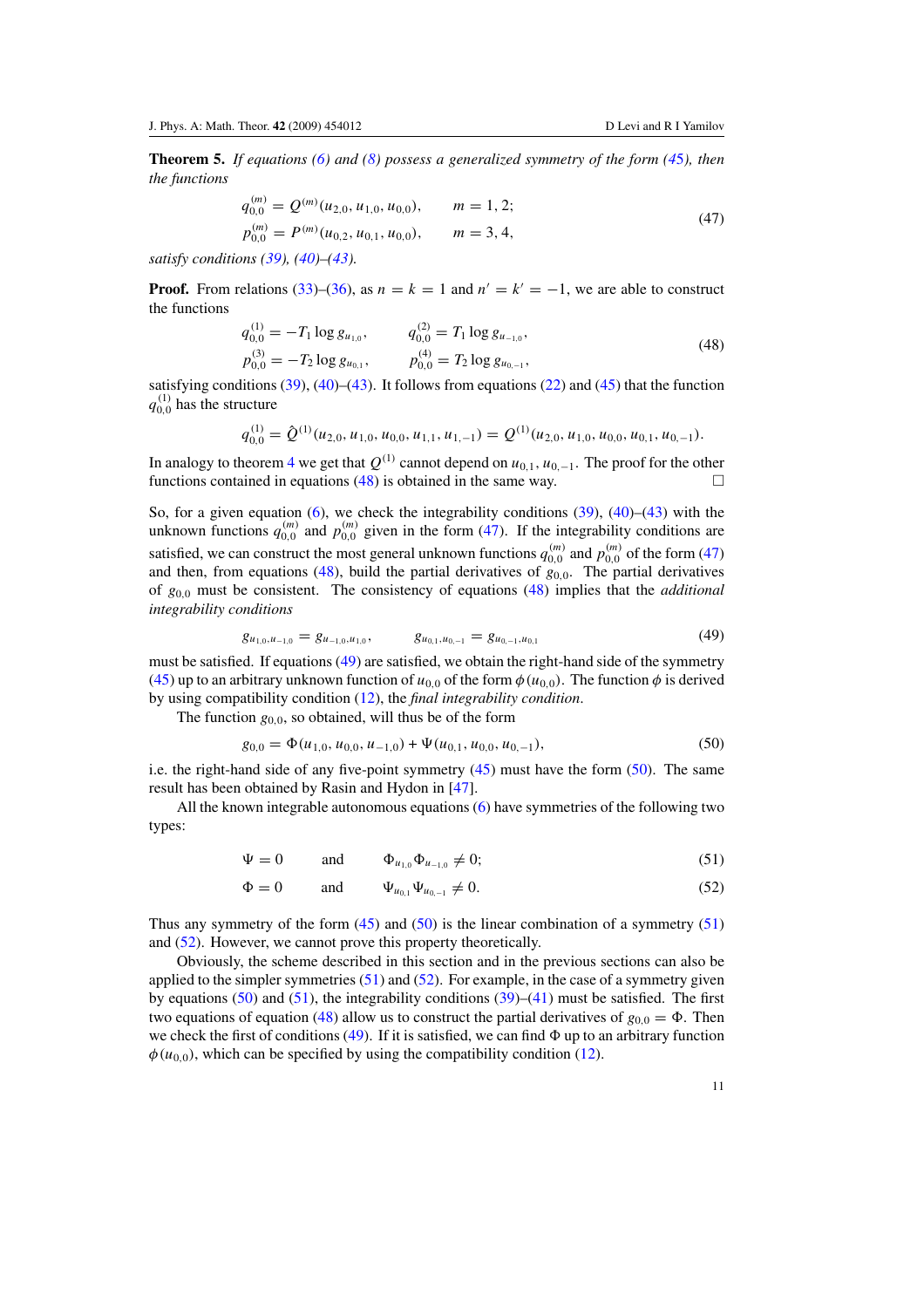<span id="page-11-0"></span>In the case of the example considered in equation  $(26)$  in section [3,](#page-4-0) it is easy to check that conditions  $(39)$ ,  $(40)$ – $(43)$  are satisfied. Moreover, using the generalized symmetries  $(27)$ ,  $(28)$ and equations [\(48\)](#page-10-0), we easily construct four conservation laws which are linear combinations with shift-dependent parameters of the conservation laws [\(29\)](#page-5-0) and [\(30\)](#page-5-0).

It should be remarked that the integrability conditions analogous to equations [\(39\)](#page-8-0) and [\(40\)](#page-8-0)–[\(43\)](#page-8-0) have been derived for the hyperbolic systems of the form [\(4\)](#page-1-0) by Zhiber and Shabat in [\[61](#page-17-0)].

# **6. A simple classification problem**

Here we apply the formulas introduced before to study the class of equations:

$$
u_{1,1} = f_{0,0} = u_{1,0} + u_{0,1} + \varphi(u_{0,0}).
$$
\n(53)

This will be just an example of how to use the integrability conditions. More interesting classification problems, as well as the possible discovery of new integrable discrete equations, are left for the future. The class of equations  $(53)$  depends on an unknown function  $\varphi$ , and we require that equation  $(53)$  possesses a generalized symmetry of the form  $(45)$ . To do so it must satisfy the integrability conditions [\(39\)](#page-8-0), [\(40\)](#page-8-0)–[\(43\)](#page-8-0) and [\(47\)](#page-10-0). If  $\varphi'' = 0$ , equation (53) is linear, and all the integrability conditions are satisfied trivially. So we require that  $\varphi'' \neq 0$ .

The proof that equations  $(39)$ ,  $(40)$ – $(43)$  and  $(47)$  are conservation laws is carried out by differentiating them in such a way to reduce them to simple differential equations, a scheme introduced in 1823 by Abel [\[1](#page-15-0)] (see [\[4\]](#page-15-0) for a review) for solving functional equations. The applications of this scheme for the difference equation can be found in  $[25, 34, 48]$  $[25, 34, 48]$  $[25, 34, 48]$  $[25, 34, 48]$  $[25, 34, 48]$  $[25, 34, 48]$ . In  $[48]$  $[48]$ the scheme was used for finding conservation laws for known equations, i.e. when the dependence of the functions  $p_{0,0}$  and  $q_{0,0}$  on the symmetries and on equation [\(6\)](#page-2-0) was unknown while the difference equation  $(6)$  was given. In [\[49](#page-17-0)] the existence of a simple conservation law is used as an integrability condition.

Here we consider the case when either  $p_{0,0}$  or  $q_{0,0}$  is expressed in terms of the unknown right-hand side of equation [\(6\)](#page-2-0). The conservation laws are allowed to depend on the arbitrary functions of the variables  $u_{1,0}$ ,  $u_{0,0}$ ,  $u_{0,1}$ . Moreover, as will be shown at the end of this section, the existence of simple conservation laws is not sufficient to prove integrability. One can have the nonlinear equations of this class (53) with two local conservation laws but with no generalized symmetry.

Let us study the class of difference equations (53). For later use, we can rewrite equation (53) in three equivalent forms, applying to it the operators  $T_1^{-1}$ ,  $T_2^{-1}$ :

$$
u_{-1,1} = u_{0,1} - u_{0,0} - \varphi(u_{-1,0}),
$$
  
\n
$$
u_{1,-1} = u_{1,0} - u_{0,0} - \varphi(u_{0,-1}),
$$
  
\n
$$
u_{-1,-1} = \varphi^{-1}(u_{0,0} - u_{-1,0} - u_{0,-1}).
$$
\n(54)

Let us consider condition [\(39\)](#page-8-0) with  $m = 2$ . Applying the shift operators  $T_1^{-1}$ ,  $T_2^{-1}$ , we rewrite it in two equivalent forms

$$
p_{0,0}^{(2)} - p_{-1,0}^{(2)} = q_{-1,1}^{(2)} - q_{-1,0}^{(2)},
$$
\n(55)

$$
p_{0,-1}^{(2)} - p_{-1,-1}^{(2)} = q_{-1,0}^{(2)} - q_{-1,-1}^{(2)},
$$
\n(56)

where  $p_{0,0}^{(2)} = \log \varphi'(u_{0,0})$  and  $q_{0,0}^{(2)}$  is given by equation [\(47\)](#page-10-0). Taking into account equations (53) and (54), equations (55) and (56) can be expressed in terms of the independent variables [\(9\)](#page-2-0).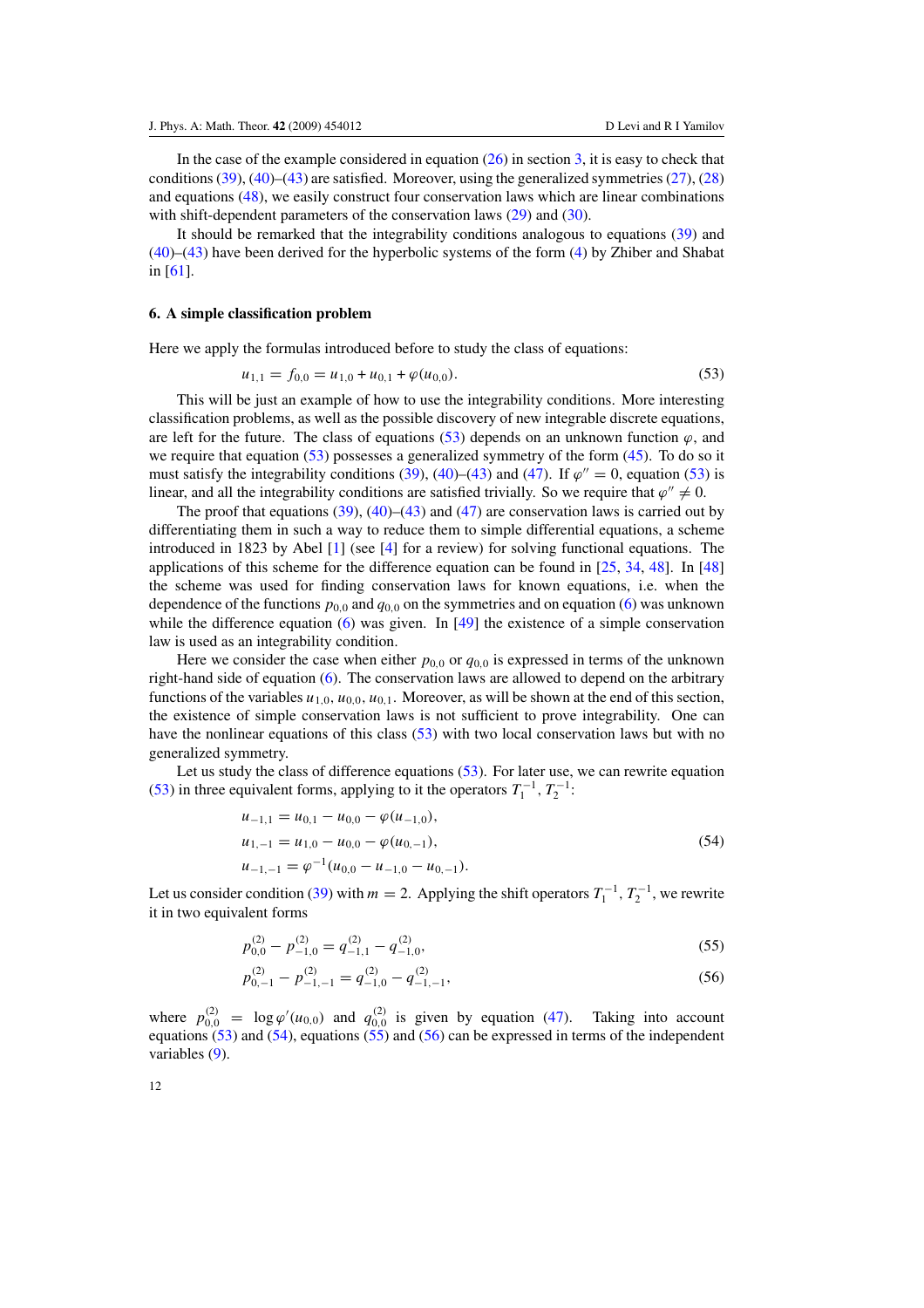<span id="page-12-0"></span>Equations [\(55\)](#page-11-0) and [\(56\)](#page-11-0) are two functional equations for  $q_{0,0}^{(2)}$ . By applying the following operators

$$
\hat{\mathcal{A}} = \partial_{u_{0,0}} + \partial_{u_{1,0}} + \partial_{u_{-1,0}}, \qquad \hat{\mathcal{B}} = \partial_{u_{0,0}} - \varphi'(u_{0,0})\partial_{u_{1,0}} - \frac{1}{\varphi'(u_{-1,0})}\partial_{u_{-1,0}},
$$

we reduce them to the partial differential equations. Using equations [\(54\)](#page-11-0), we can show that  $\hat{\mathcal{A}}$  annihilates any function  $\Phi(u_{1-1}, u_{0-1}, u_{-1-1})$ . So, applying  $\hat{\mathcal{A}}$  to equation [\(56\)](#page-11-0), we get

$$
\hat{\mathcal{A}}q_{-1,0}^{(2)} = 0.\tag{57}
$$

The operator  $\hat{\mathcal{B}}$  annihilates  $q_{-1,1}^{(2)}$ . Thus, applying the operator  $\hat{\mathcal{B}}$  to equation [\(55\)](#page-11-0), we get

$$
\hat{\mathcal{B}}q_{-1,0}^{(2)} = -\hat{\mathcal{B}}(p_{0,0}^{(2)} - p_{-1,0}^{(2)}).
$$

If we introduce the difference operator  $\hat{\mathcal{C}} = \hat{\mathcal{A}} - \hat{\mathcal{B}}$ , we get

$$
\hat{\mathcal{C}}q_{-1,0}^{(2)} = \hat{\mathcal{B}}\big(p_{0,0}^{(2)} - p_{-1,0}^{(2)}\big). \tag{58}
$$

From equations  $(57)$  and  $(58)$  we also get

$$
[\hat{\mathcal{A}}, \hat{\mathcal{C}}]q_{-1,0}^{(2)} = \hat{\mathcal{A}}\hat{\mathcal{B}}(p_{0,0}^{(2)} - p_{-1,0}^{(2)}),
$$
\n(59)

where  $[\hat{A}, \hat{C}]$  is the standard commutator of two operators. So equations (57)–(59) can be rewritten as a partial differential system for the function  $q = q_{-1,0}^{(2)}$ , where, as before, by the indexes we denote the partial derivatives and by apices derivatives with respect to the argument

$$
q_{u_{0,0}} + q_{u_{1,0}} + q_{u_{-1,0}} = 0,
$$
  
\n
$$
a(u_{0,0})q_{u_{1,0}} + b(u_{-1,0})q_{u_{-1,0}} = c(u_{0,0}) - b'(u_{-1,0}),
$$
  
\n
$$
a'(u_{0,0})q_{u_{1,0}} + b'(u_{-1,0})q_{u_{-1,0}} = c'(u_{0,0}) - b''(u_{-1,0}).
$$
\n(60)

The functions  $a(z)$ ,  $b(z)$  and  $c(z)$  are given by

$$
a(z) = \varphi'(z) + 1,
$$
  $b(z) = \frac{1}{\varphi'(z)} + 1,$   $c(z) = \frac{\varphi''(z)}{\varphi'(z)},$ 

where  $a'(z)b'(z)c(z) \neq 0$ , as  $\varphi''(z) \neq 0$ .

The solvability of the system (60) depends on the following determinant:

$$
\Delta = \begin{vmatrix} a(u_{0,0}) & b(u_{-1,0}) \\ a'(u_{0,0}) & b'(u_{-1,0}) \end{vmatrix}.
$$

We must have  $\Delta \neq 0$ . If we have  $\Delta = 0$ , as  $u_{0,0}$  and  $u_{-1,0}$  are independent variables, we obtain the relations  $\frac{a'(u_{0,0})}{a(u_{0,0})} = \frac{b'(u_{-1,0})}{b(u_{-1,0})} = v$ , where v is a constant. These relations are in contradiction with the condition that  $\varphi'' \neq 0$ .

If we differentiate the system (60) with respect to  $u_{1,0}$ , we easily deduce that  $q_{u_{1,0}} = \alpha$ , where  $\alpha$  is a constant. Then from equations (60) we obtain two different expressions for  $q_{u_{-1,0}}$ :

$$
q_{u_{-1,0}} = \frac{d(u_{0,0}) - b'(u_{-1,0})}{b(u_{-1,0})} = \frac{d'(u_{0,0}) - b''(u_{-1,0})}{b'(u_{-1,0})}, \qquad d(z) = c(z) - \alpha a(z). \tag{61}
$$

If  $d' \neq 0$ , differentiating equation (61) with respect to  $u_{0,0}$ , we get  $\frac{d''(u_{0,0})}{d'(u_{0,0})} = \frac{b'(u_{-1,0})}{b(u_{-1,0})} = \sigma$ , where  $\sigma$  is a constant. This result is again in contradiction with the condition  $\varphi'' \neq 0$ . So,  $d = \beta$ , a constant, and we get the following ODE for  $\varphi$ :

$$
\varphi''/\varphi' = \alpha \varphi' + \alpha + \beta. \tag{62}
$$

If  $\varphi$  satisfies equation (62), the condition (61) is satisfied, and  $q_{u_{-1,0}} = \alpha + \beta$ .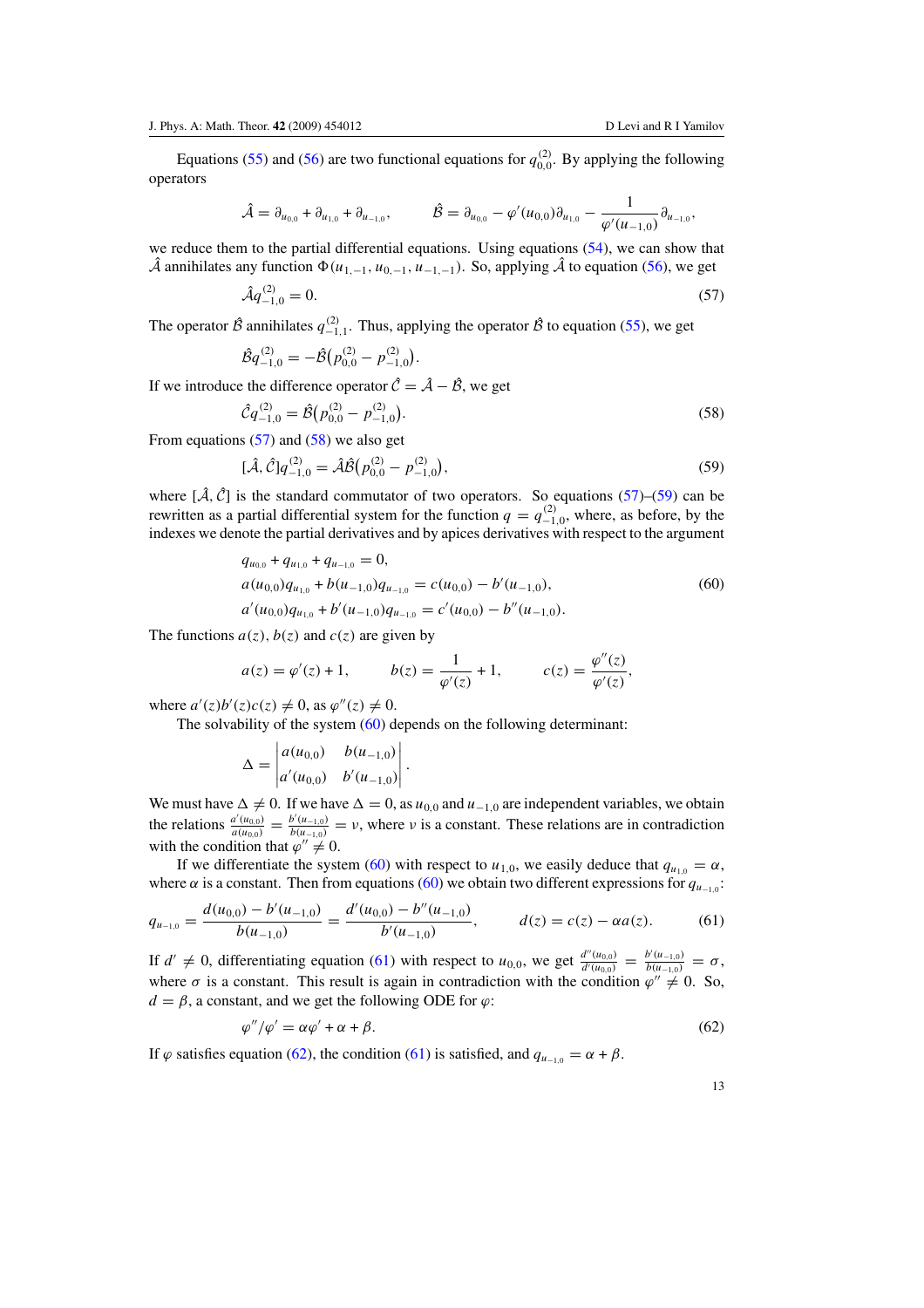The system [\(60\)](#page-12-0) provides us with another partial derivative of *q*:

$$
q_{u_{0,0}}=-2\alpha-\beta,
$$

from which we deduce that

*p(*2*)*

$$
q = q_{-1,0}^{(2)} = \alpha u_{1,0} - (2\alpha + \beta)u_{0,0} + (\alpha + \beta)u_{-1,0} + \delta,
$$

where  $\delta$  is an arbitrary constant. The integration of equation [\(62\)](#page-12-0) gives

$$
\log \varphi'(z) = \alpha \varphi(z) + (\alpha + \beta)z + \gamma,
$$

where  $\gamma$  is a further constant. If we introduce these last two equations into equation [\(55\)](#page-11-0), we get  $\beta u_{0,0} + \beta \varphi(u_{-1,0}) = 0$ , which implies  $\beta = 0$ .

Thus, we have proved that equation [\(53\)](#page-11-0) satisfies the condition [\(39\)](#page-8-0) with  $m = 2$  if and only if

$$
\log \varphi'(z) = \alpha(\varphi(z) + z) + \gamma,\tag{63}
$$

with  $\alpha \neq 0$ , as  $\varphi'' \neq 0$ . Equation (63) can easily be solved, but its solution is not particularly relevant to the economy of this paper. If equation (63) is satisfied,

$$
q_{0,0}^{(2)} = \log \varphi'(u_{0,0}), \qquad q_{0,0}^{(2)} = \alpha (u_{2,0} - 2u_{1,0} + u_{0,0}) + \delta \tag{64}
$$

and these functions define a nontrivial conservation law.

If equation [\(53\)](#page-11-0), with  $\varphi$  given by equation (63), has a generalized symmetry of the form  $(45)$ , the other conditions  $(39)$ ,  $(40)$ – $(43)$ ,  $(47)$  must be satisfied. From equation  $(40)$ , we get that the condition [\(39\)](#page-8-0) with  $m = 1$  becomes  $(T_2 - 1)q_{0,0}^{(1)} = 0$ . This equation has a trivial solution,  $q_{0,0}^{(1)}$  a constant. We now look for a nontrivial solution. From equations [\(47\)](#page-10-0) it follows that the functions  $q_{0,0}^{(1)}$  and  $q_{0,0}^{(2)}$  depend on the same set of variables. Hence  $\tilde{q} = q_{-1,0}^{(1)}$  also satisfies equations [\(60\)](#page-12-0), but with zeros on the right-hand side. As  $q_{u_{1,0}}$  is a constant, it follows that also  $q_{0,0}^{(1)}$  must be a constant, i.e. the constant solution is the most general one. From equations [\(48\)](#page-10-0), we get the partial derivatives of the right-hand side of the symmetry [\(45\)](#page-9-0),  $g_{u_{10}}$ and  $g_{u_{-1,0}}$ . It is easy to verify that the first of the conditions [\(49\)](#page-10-0) is not satisfied. Consequently, equation [\(53\)](#page-11-0), with  $\varphi$  given by equation (63), has no generalized symmetry of the form [\(45\)](#page-9-0).

In section  $5$ , we have considered the simpler symmetries  $(51)$  and  $(52)$ . Using the previous reasoning, we can prove that there is no symmetry defined by equations [\(50\)](#page-10-0) and [\(51\)](#page-10-0). Equation [\(53\)](#page-11-0) is symmetric under the involution  $u_{i,j} \to u_{j,i}$ . Also the conditions [\(39\)](#page-8-0) with  $m = 3, 4$  are symmetric with respect to the conditions [\(39\)](#page-8-0) with  $m = 1, 2$ . So these further conditions will provide a conservation law symmetric to the one defined by equations (64) and prove that there is no symmetry given by equations [\(50\)](#page-10-0) and [\(52\)](#page-10-0).

Let us collect the results obtained so far in the following theorem, where the conservation laws will be written in a simplified form, omitting inessential constants.

**Theorem 6.** *Equation* [\(53\)](#page-11-0) *satisfies the integrability conditions* [\(39\)](#page-8-0), [\(40\)](#page-8-0)–[\(43\)](#page-8-0), [\(47\)](#page-10-0) *iff*  $\varphi$  *is a solution of equation (63). Equation [\(53\)](#page-11-0), when*  $\varphi$  *is given by equation (63), has two nontrivial conservation laws:*

$$
(T_1 - 1)(\varphi(u_{0,0}) + u_{0,0}) = (T_2 - 1)(u_{2,0} - 2u_{1,0} + u_{0,0}),
$$
  
\n
$$
(T_2 - 1)(\varphi(u_{0,0}) + u_{0,0}) = (T_1 - 1)(u_{0,2} - 2u_{0,1} + u_{0,0}).
$$
\n(65)

*However, in this case, equation [\(53\)](#page-11-0) does not have a generalized symmetry of the form [\(45\)](#page-9-0) or of the form given by equations [\(50\)](#page-10-0), [\(51\)](#page-10-0) or [\(50\)](#page-10-0), [\(52\)](#page-10-0).*

Let us note that equation [\(53\)](#page-11-0) possesses the conservation laws (65) for any  $\varphi$ , not only when  $\varphi$  satisfies equation (63). However, the integrability conditions are satisfied only if  $\varphi$  satisfies equation (63), but no generalized symmetry of the form mentioned in theorem 6 exists.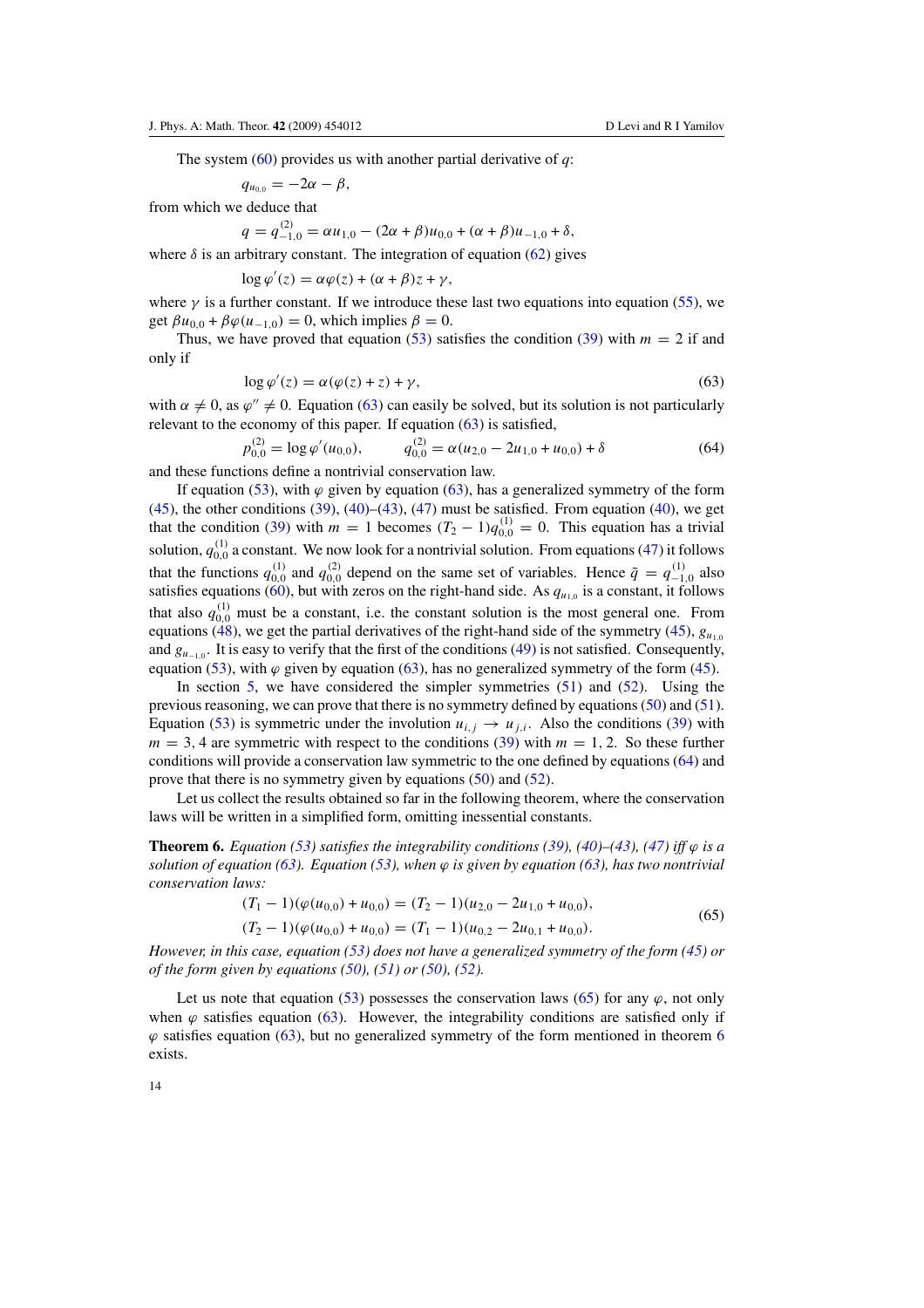#### <span id="page-14-0"></span>**7. Conclusions**

In this paper, we have considered the classification problem for difference equations by asking for the existence of a generalized symmetry. In this way, we have obtained the lowest order integrability conditions which turn out to be written as conservation laws. The verification of the existence of finite-order conservation laws is in general a very complicated problem due to the high number of unknown involved. So we limited ourselves to the case when we have just a five-point symmetry. In this case, we easily can find some further integrability conditions which make our problem solvable. At the end, we present an example of classification when we have just an arbitrary function of one variable.

This research is far from complete. At the moment, we are working on

- (i) obtaining further integrability conditions by adding extra structures;
- (ii) applying the result contained in this work for testing the integrability of some discrete equations of the class [\(1\)](#page-1-0) as, for example,  $O_V$  [\[54](#page-17-0)];
- (iii) classifying equations [\(1\)](#page-1-0) in the case of an arbitrary function of two variables.

# **Acknowledgments**

RIY has been partially supported by the Russian Foundation for Basic Research (grant numbers 08-01-00440-a and 09-01-92431-KE-a). DL has been partially supported by PRIN Project *Metodi matematici nella teoria delle onde nonlineari ed applicazioni–2006* of the Italian Ministry of Education and Scientific Research. RIY and DL thank the Isaac Newton Institute for Mathematical Sciences for its hospitality during the *Discrete Integrable Systems* Programme. We thank the referees for the many positive comments.

## **Appendix**

**Theorem 7.** *No equation of the forms [\(6\)](#page-2-0) and [\(8\)](#page-2-0) can have a generalized symmetry of the form of equation [\(46\)](#page-9-0).*

**Proof.** We use conditions [\(33\)](#page-6-0) and [\(34\)](#page-6-0) with  $n = 2$  and  $n' = -2$ . Applying the operators  $T_1^{-1}$ and  $-T_1$ , we rewrite them in the form

$$
p_{1,0}^{(1)} - p_{-1,0}^{(1)} = \log \frac{u_{0,0}}{u_{0,1}},
$$
\n(A.1)

$$
p_{1,0}^{(2)} - p_{-1,0}^{(2)} = \log \frac{u_{1,1}}{u_{1,0}},
$$
\n(A.2)

where  $p_{0,0}^{(1)}$  and  $p_{0,0}^{(2)}$  are given by equations [\(40\)](#page-8-0) and [\(41\)](#page-8-0). Studying conditions (A.1) and (A.2), we will use in addition to equation [\(6\)](#page-2-0) its equivalent form

$$
u_{-1,1} = \hat{f}_{0,0} = \hat{F}(u_{-1,0}, u_{0,0}, u_{0,1}).
$$

The functions  $p_{0,0}^{(m)}$  have the structure  $p_{0,0}^{(m)} = P^{(m)}(u_{1,0}, u_{0,0}, u_{0,1})$ . Therefore,  $p_{-1,0}^{(m)} =$  $P^{(m)}(u_{0,0}, u_{-1,0}, \hat{f}_{0,0})$  and the right-hand sides of equations (A.1) and (A.2) do not depend on  $u_{2,0}$ . The functions  $p_{1,0}^{(m)} = P^{(m)}(u_{2,0}, u_{1,0}, f_{0,0})$  depend on  $u_{2,0}$ , and from equations (A.1) and (A.2) we get  $\partial_{u_{2,0}} p_{1,0}^{(m)} = T_1 \partial_{u_{1,0}} p_{0,0}^{(m)} = 0$  $\partial_{u_{2,0}} p_{1,0}^{(m)} = T_1 \partial_{u_{1,0}} p_{0,0}^{(m)} = 0$  $\partial_{u_{2,0}} p_{1,0}^{(m)} = T_1 \partial_{u_{1,0}} p_{0,0}^{(m)} = 0$ . Moreover, according to proposition 1,

$$
\partial_{u_{1,0}} p_{0,0}^{(m)} = 0, \qquad m = 1, 2. \tag{A.3}
$$

$$
\overline{a}
$$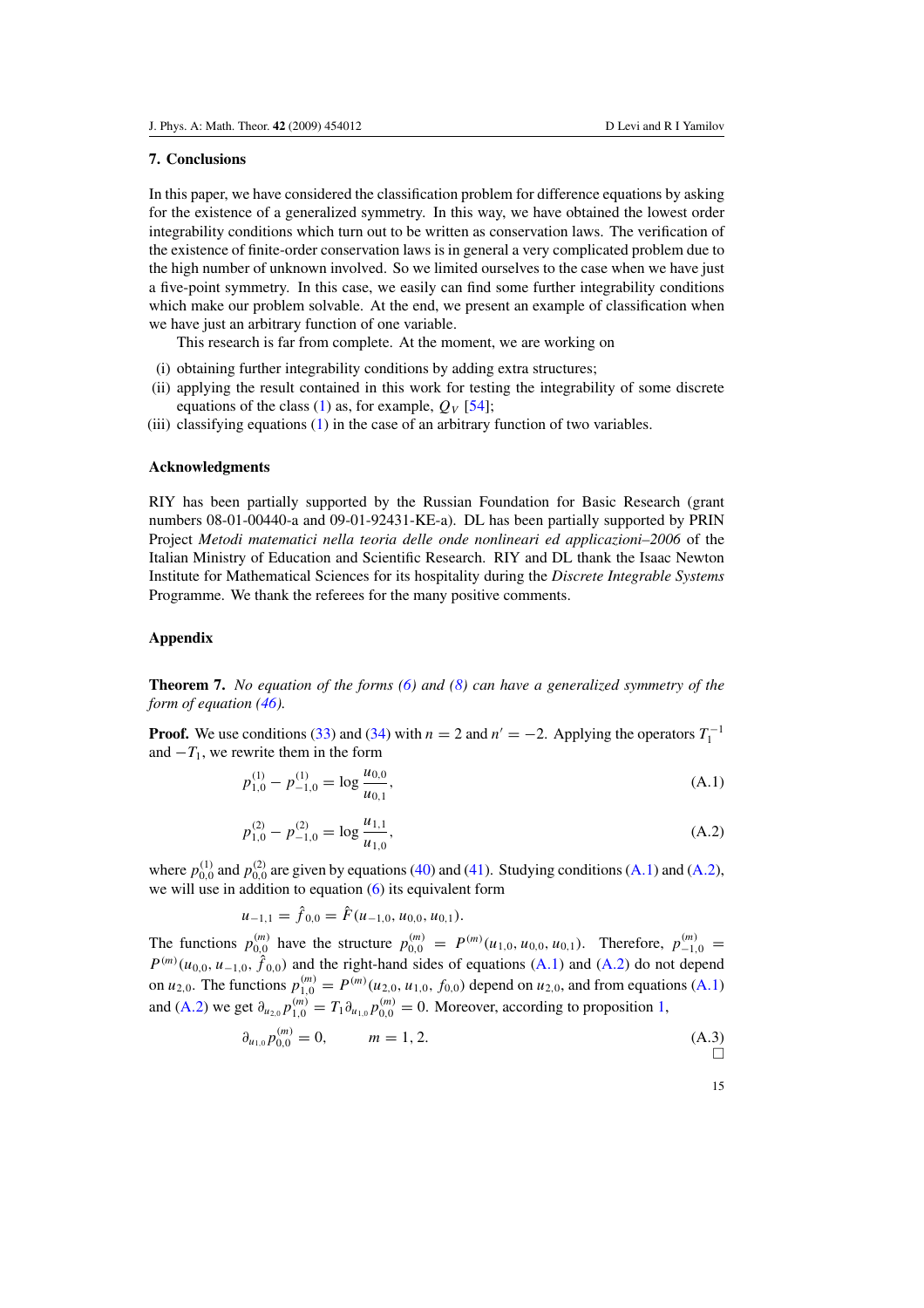<span id="page-15-0"></span>From equation [\(A](#page-14-0).3) with  $m = 1$ , we get  $f_{u_{1,0}u_{1,0}} = 0$ , i.e.  $f_{0,0}$  can be expressed as

 $f_{0,0} = a_{0,0}u_{1,0} + b_{0,0} = A(u_{0,0}, u_{0,1})u_{1,0} + B(u_{0,0}, u_{0,1}),$  (A.4)

where  $a_{0,0} \neq 0$  due to condition [\(8\)](#page-2-0). Now  $p_{0,0}^{(1)} = \log a_{0,0}$  and equation [\(A](#page-14-0).1) is rewritten as

$$
\frac{a_{1,0}}{a_{-1,0}} = \frac{u_{0,0}}{u_{0,1}}.\tag{A.5}
$$

Here only the function  $a_{1,0}$  depends on  $u_{1,0}$ , and we get

$$
\frac{da_{1,0}}{du_{1,0}} = \partial_{u_{1,0}} a_{1,0} + a_{0,0} \partial_{u_{1,1}} a_{1,0} = 0.
$$

Applying to it the shift operator  $T_1^{-1}$ , we get the more convenient form

$$
\partial_{u_{0,0}} a_{0,0} + a_{-1,0} \partial_{u_{0,1}} a_{0,0} = 0. \tag{A.6}
$$

As  $a_{-1,0} \neq 0$ , only two cases are possible. The first one is when  $\partial_{u_{0,0}} a_{0,0} = \partial_{u_{0,1}} a_{0,0} = 0$ , i.e.  $a_{0,0}$  is a constant. This is in contradiction with equation (A.5). So,  $\partial_{u_{0,0}}a_{0,0} \neq 0$  and  $\partial_{u_{0,1}} a_{0,0} \neq 0.$ 

From equation  $(A.3)$  $(A.3)$  with  $m = 2$  we get

$$
\frac{f_{u_{0,0}u_{1,0}}}{f_{u_{0,0}}} - \frac{f_{u_{0,1}u_{1,0}}}{f_{u_{0,1}}} = 0.
$$

Using this equation together with equations (A*.*4) and (A*.*6), we get

$$
p_{0,0}^{(2)} = \log \frac{f_{u_{0,0}u_{1,0}}}{f_{u_{0,1}u_{1,0}}} = \log \frac{\partial_{u_{0,0}} a_{0,0}}{\partial_{u_{0,1}} a_{0,0}} = \log(-a_{-1,0}).
$$

Applying  $T_1$  we can rewrite equation  $(A.2)$  $(A.2)$  as

$$
\frac{a_{1,0}}{a_{-1,0}} = \frac{u_{2,1}}{u_{2,0}}.\tag{A.7}
$$

Comparing equations (A.5) and (A.7) and using equation (A.4), we get  $u_{2,1} = \frac{u_{0,0}}{u_{0,1}} u_{2,0}$  $a_{1,0}u_{2,0} + b_{1,0}$ . As  $a_{1,0}$  and  $b_{1,0}$  do not depend on  $u_{2,0}$ , we obtain from here  $a_{1,0} = \frac{u_{0,0}^{2}}{u_{0,1}}$ . Then from equation (A.5), we obtain  $a_{-1,0} = 1$ . These two last results are in contradiction, thus proving the theorem.

# **References**

- [1] Abel N H 1823 Methode generale pour trouver des fonctions d'une seule quantite variable lorsqu'une propriete de ces fonctions est exprimee par une equation entre deux variables *Mag. Naturviden.* **1** 1–10*/*2 (contained in 'Oeuvres completes', vol I, pp 1–10 Christiania 1881)
- [2] Ablowitz M J, Halburd R and Herbst B 2000 On the extension of the Painleve' property to difference equations *Nonlinearity* **13** [889–905](http://dx.doi.org/10.1088/0951-7715/13/3/321)
- [3] Ablowitz M J and Ladik J F 1976 A nonlinear difference scheme and inverse scattering *Stud. Appl. Math.* **55** 213–29
	- Ablowitz M J and Ladik J F 1976*/*77 On the solution of a class of nonlinear partial difference equations *Stud. Appl. Math.* **57** 1–12
- [4] Aczel J D 1966 *Lectures on Functional Equations and Their Applications* ed H Oser (London: Academic)
- [5] Adler V E 2000 On the structure of the Bäcklund transformations for the relativistic lattices *J. Nonlinear Math. Phys.* **7** [34–56](http://dx.doi.org/10.2991/jnmp.2000.7.1.4)
- [6] Adler V E, Bobenko A I and Suris Yu B 2003 Classification of integrable equations on quad-graphs. The consistency approach *Commun. Math. Phys.* **233** 513–43
- [7] Adler V E, Bobenko A I and Suris Yu B *Discrete Nonlinear Hyperbolic Equations Classification Integrable Cases Preprint* arXiv[:0705.1663v](http://www.arxiv.org/abs/0705.1663)1
- [8] Adler V E, Shabat A B and Yamilov R I 2000 Symmetry approach to the integrability problem *Teor. Mat. Fiz.* **125** 355–424 (in Russian)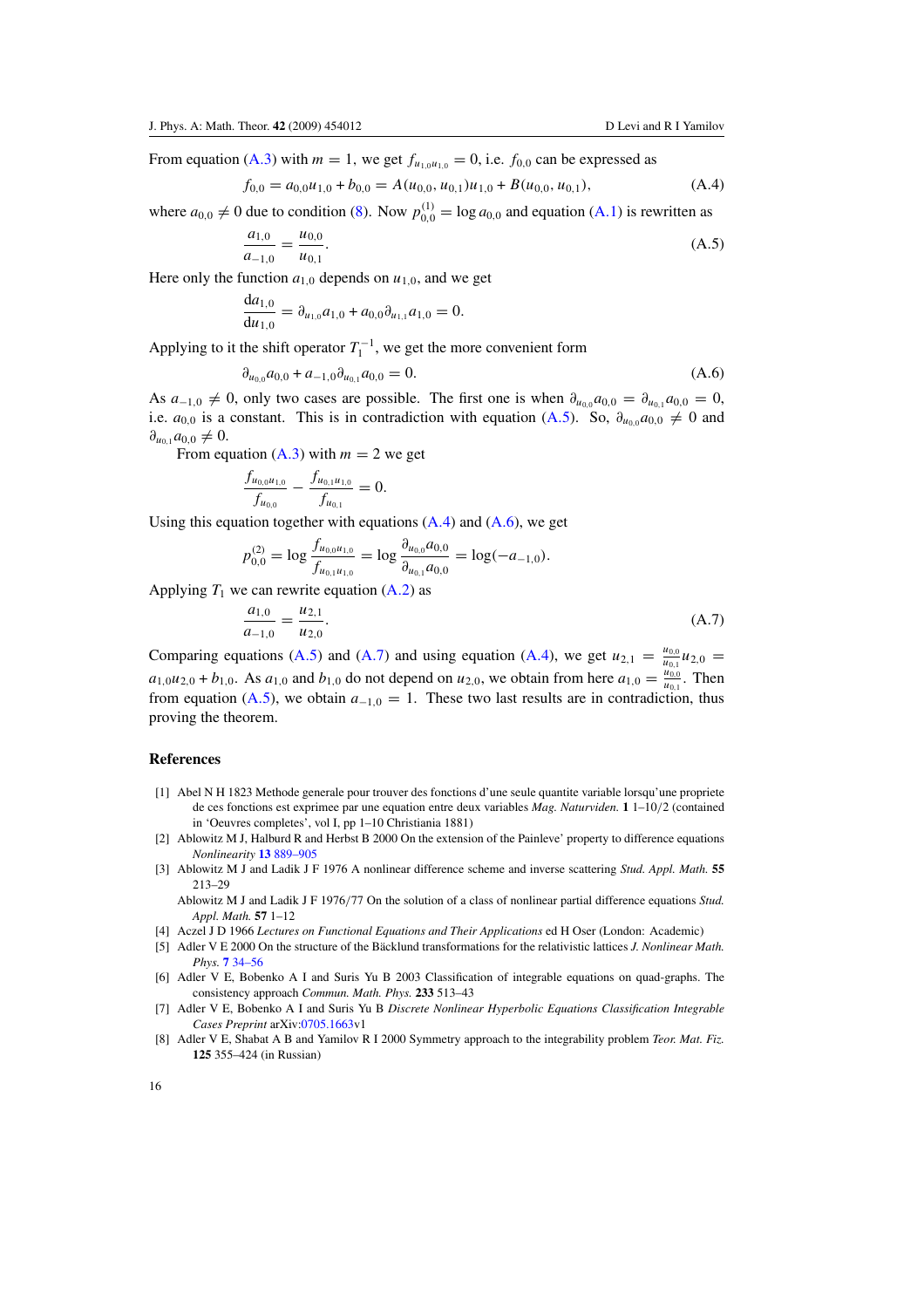- <span id="page-16-0"></span>Adler V E, Shabat A B and Yamilov R I 2000 Symmetry approach to the integrability problem *Theor. Math. Phys.* **125***/***3** [1603–1661](http://dx.doi.org/10.1023/A:1026602012111) (Engl. transl.)
- [9] Adler V E and Startsev S Ya 1999 On discrete analogues of the Liouville equation *Teor. Mat. Fiz.* **121** 271–84 (in Russian)
	- Adler V E and Startsev S Ya 1999 On discrete analogues of the Liouville equation *Theor. Math. Phys.* **121** [1484–95](http://dx.doi.org/10.1007/BF02557219) (Engl. transl.)
- [10] Adler V E and Veselov A P 2004 Cauchy problem for integrable discrete equations on quad-graphs *Acta Appl. Math.* **84** 237–62
- [11] Atkinson J 2008 Bäcklund transformations for integrable lattice equations *J. Phys. A: Math. Theor.* 41 [135202](http://dx.doi.org/10.1088/1751-8113/41/13/135202)
- [12] Bellon M P and Viallet C M 1999 Algebraic entropy *Commun. Math. Phys.* **204** [425–37](http://dx.doi.org/10.1007/s002200050652)
- [13] Bogoyavlensky O I 1988 Integrable discretizations of the KdV equation *Phys. Lett.* A **134** [34–8](http://dx.doi.org/10.1016/0375-9601(88)90542-7)
- [14] Cherdantsev I Yu and Yamilov R I 1995 Master symmetries for differential–difference equations of the Volterra type *Physica* D **87** [140–4](http://dx.doi.org/10.1016/0167-2789(95)00167-3)
- [15] Conte R and Musette M 1996 A new method to test discrete Painlev equations *Phys. Lett.* A **223** [439–48](http://dx.doi.org/10.1016/S0375-9601(96)00783-9)
- [16] Date E, Jimbo M and Miwa T 1982 Method for generating discrete soliton equations: I, II *J. Phys. Soc. Japan* **51** 4116–24, 4125–31
	- Date E, Jimbo M and Miwa T 1983 Method for generating discrete soliton equations: III *J. Phys. Soc. Japan* **52** [388–93](http://dx.doi.org/10.1143/JPSJ.52.388)

Date E, Jimbo M and Miwa T 1983 Method for generating discrete soliton equations: IV, V *J. Phys. Soc. Japan* **52** [761–5, 766–71](http://dx.doi.org/10.1143/JPSJ.52.761)

[17] Dorodnitsyn V A 1993 A finite-difference analogue of Noether's theorem *Dokl. Akad. Nauk* **328** 678–82 (in Russian)

Dorodnitsyn V A 1993 A finite-difference analogue of Noether's theorem *Phys. Dokl.* **38** 66–8 (Engl transl)

- [18] Francoise J P, Naber G and Tsou S T eds 2007 *Encyclopedia Mathematical Physics* (Amsterdam: Elsevier)
- [19] Scott A (ed) 2005 *Encyclopedia Nonlinear Sciences* (New York: Routledge)
- [20] Grammaticos B, Ramani A and Papageorgiou V 1991 Do integrable mappings have the Painlev property? *Phys. Rev. Lett.* **67** [1825–8](http://dx.doi.org/10.1103/PhysRevLett.67.1825)
- [21] Habibullin I T 2005 Characteristic algebras of fully discrete hyperbolic type equations *SIGMA* **1** 023
- [22] Halburd R G 2005 Diophantine integrability *J. Phys. A: Math. Gen.* **38** [L263–9](http://dx.doi.org/10.1088/0305-4470/38/16/L01)
- [23] Halburd R G and Korhonen R J 2007 Meromorphic solutions of difference equations, integrability and the discrete Painleve' equations *J. Phys. A: Math. Theor.* **40** [R1–R38](http://dx.doi.org/10.1088/1751-8113/40/6/R01)
- [24] Hirota R 1977 Nonlinear partial difference equations: I. A difference analogue of the Korteweg–de Vries equation *J. Phys. Soc. Japan* **43** [1424–33](http://dx.doi.org/10.1143/JPSJ.43.1424)

Hirota R 1977 Nonlinear partial difference equations: II. Discrete-time Toda equation *J. Phys. Soc. Japan* **43** [2074–8](http://dx.doi.org/10.1143/JPSJ.43.2074)

Hirota R 1977 Nonlinear partial difference equations: III. Discrete sine-Gordon equation *J. Phys. Soc. Japan* **43** [2079–86](http://dx.doi.org/10.1143/JPSJ.43.2079)

- Hirota R 1978 Nonlinear partial difference equations: IV. Bäcklund transformations for the discrete-time Toda equation *J. Phys. Soc. Japan* **45** [321–32](http://dx.doi.org/10.1143/JPSJ.45.321)
- [25] Hydon P E 2001 Conservation laws of partial difference equations with two independent variables *J. Phys. A: Math. Gen.* **34** [10347–55](http://dx.doi.org/10.1088/0305-4470/34/48/301)
- [26] Hydon P E and Mansfield E L 2004 On the variational complex for difference equations *Found. Comput. Math.* **4** [187–217](http://dx.doi.org/10.1007/s10208-002-0071-9)
- [27] Itoh Y 1987 Integrals of a Lotka–Volterra system of odd number of variables *Prog. Theor. Phys.* **78** [507–10](http://dx.doi.org/10.1143/PTP.78.507)
- [28] Levi D 1981 Nonlinear differential–difference equations as Bäcklund transformations *J. Phys. A: Math. Gen.* **14** [1083–98](http://dx.doi.org/10.1088/0305-4470/14/5/028)
- [29] Leviv D and Benguria R 1980 Bäcklund transformations and nonlinear differential difference equations *Proc. Natl Acad. Sci. USA* **77** [5025–7](http://dx.doi.org/10.1073/pnas.77.9.5025)
- [30] Levi D and Petrera M 2007 Continuous symmetries of the lattice potential KdV equation *J. Phys. A: Math. Theor.* **40** [4141–59](http://dx.doi.org/10.1088/1751-8113/40/15/006)
- [31] Levi D, Petrera M and Scimiterna C 2007 The lattice Schwarzian KdV equation and its symmetries *J. Phys. A: Math. Theor.* **40** [12753–61](http://dx.doi.org/10.1088/1751-8113/40/42/S18)
- [32] Levi D, Petrera M, Scimiterna C and Yamilov R 2008 On Miura transformations and Volterra-type equations associated with the Adler–Bobenko–Suris equations *SIGMA* **4** 077 (*Preprint* arXiv[:0802.1850v](http://www.arxiv.org/abs/0802.1850)2)
- [33] Levi D, Ragnisco O and Bruschi M 1980 Extension of the Zakharov–Shabat generalized inverse method to solve differential–difference and difference–difference equations *Nuovo Cimento* A (11) **58** [56–66](http://dx.doi.org/10.1007/BF02730220)
- [34] Levi D and Winternitz P 2006 Continuous symmetries of difference equations *J. Phys. A: Math. Gen.* **39** [R1–R63](http://dx.doi.org/10.1088/0305-4470/39/2/R01)